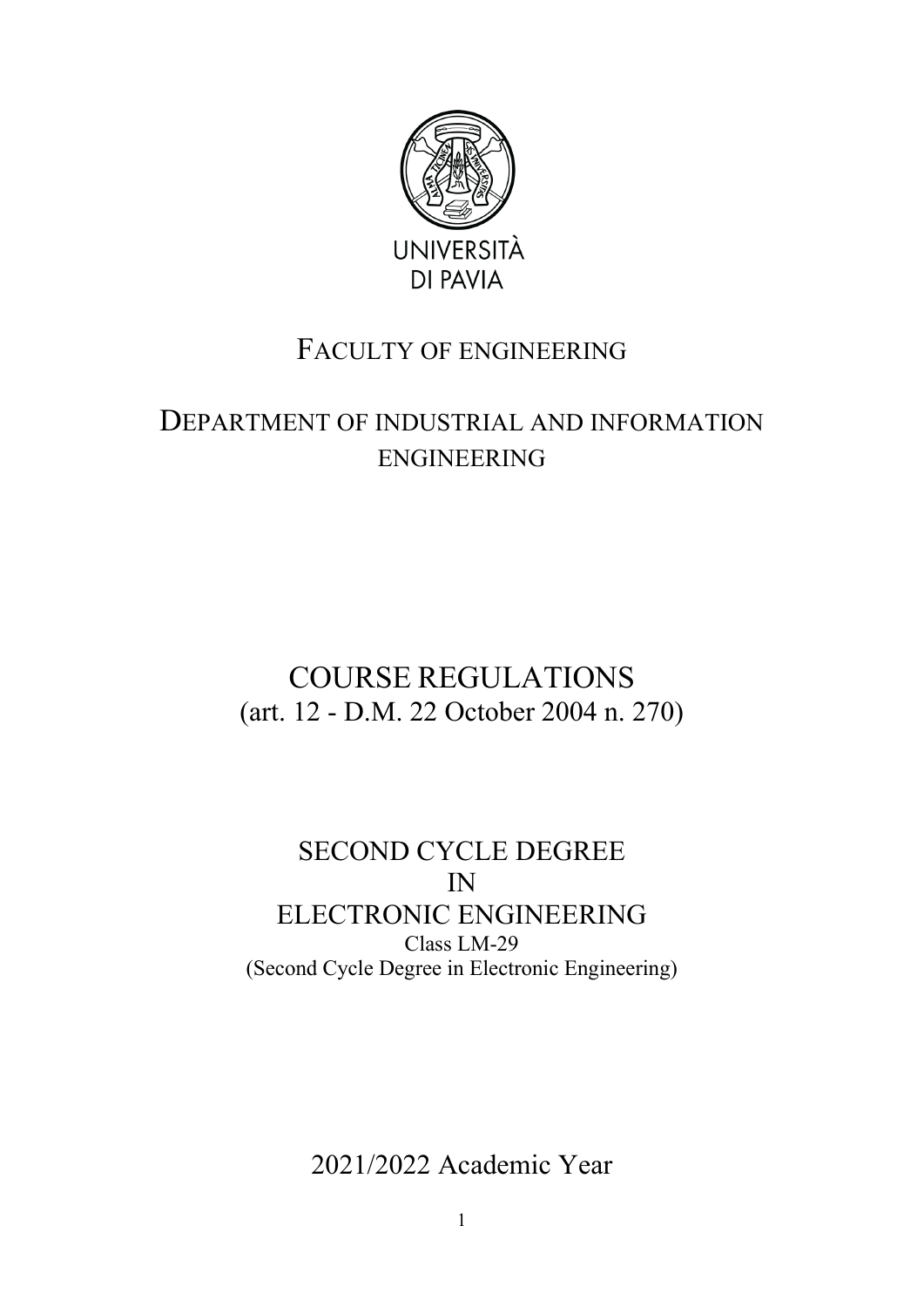| <b>PART ONE - GENERAL PROVISIONS</b>                                       | $\mathbf{3}$            |
|----------------------------------------------------------------------------|-------------------------|
| ART. 1 - NAME, CLASS, DEPARTMENT AND DURATION                              | $\mathbf{3}$            |
| <b>ART. 2 - REGULATORY TEXTS</b>                                           | $\mathbf{3}$            |
| ART. 3 - BODY RESPONSIBLE FOR DIDACTIC AND ORGANISATIONAL CO-ORDINATION    | $\overline{\mathbf{3}}$ |
| <b>ART. 4 - ADMINISTRATIVE SERVICES</b>                                    | $\overline{\mathbf{3}}$ |
| <b>PART TWO - ORGANISATION OF DIDACTIC ACTIVITIES</b>                      |                         |
| ART. 5 - ANNUAL DEGREE PROGRAMME REPORT                                    | 4                       |
| <b>ART. 6 - ADMISSION REQUIREMENTS</b>                                     | $\overline{\mathbf{4}}$ |
| <b>ART. 7 - DIDACTIC ORGANISATION</b>                                      | 6                       |
| <b>ART. 8 - STUDY PLANS</b>                                                | $\overline{7}$          |
| <b>ART. 9 - JOINT DEGREE PROGRAMMES</b>                                    | $\overline{7}$          |
| ART. 10 - ATTENDANCE AND CURRICULAR PRE-REQUISITES                         | 8                       |
| <b>ART. 11 - STUDENT ELECTIVE ACTIVITIES</b>                               | 8                       |
| <b>ART. 12 - INTERNSHIPS AND PLACEMENTS</b>                                | 8                       |
| <b>ART. 13 - EXAMINATIONS AND END-OF-COURSE ASSESSMENTS</b>                | 8                       |
| ART. 14 - FINAL EXAMINATION AND AWARDING OF DEGREE                         | 10                      |
| <b>PART THREE - PROVISIONS REGARDING STUDENTS' COURSE OF STUDY</b>         | 12                      |
| ART. 15 - CRITERIA FOR THE RECOGNITION OF DULY-CERTIFIED EXTRA UNIVERSITY  |                         |
| <b>KNOWLEDGE AND SKILLS</b>                                                | 12                      |
| ART. 16 - CRITERIA FOR RECOGNITION OF CREDITS EARNED                       | 13                      |
| ART. 17 - CRITERIA FOR RECOGNITION OF EDUCATIONAL ACTIVITIES UNDERTAKEN AT |                         |
| <b>FOREIGN INSTITUTIONS</b>                                                | 13                      |
| <b>ART. 18 - ADMISSION TO SUBSEQUENT YEARS</b>                             | 14                      |
| <b>ART. 19 - CERTIFICATIONS</b>                                            | 14                      |
|                                                                            |                         |

Appendix n. 1 – Study plan Appendix n. 2 – List of curricular pre-requisites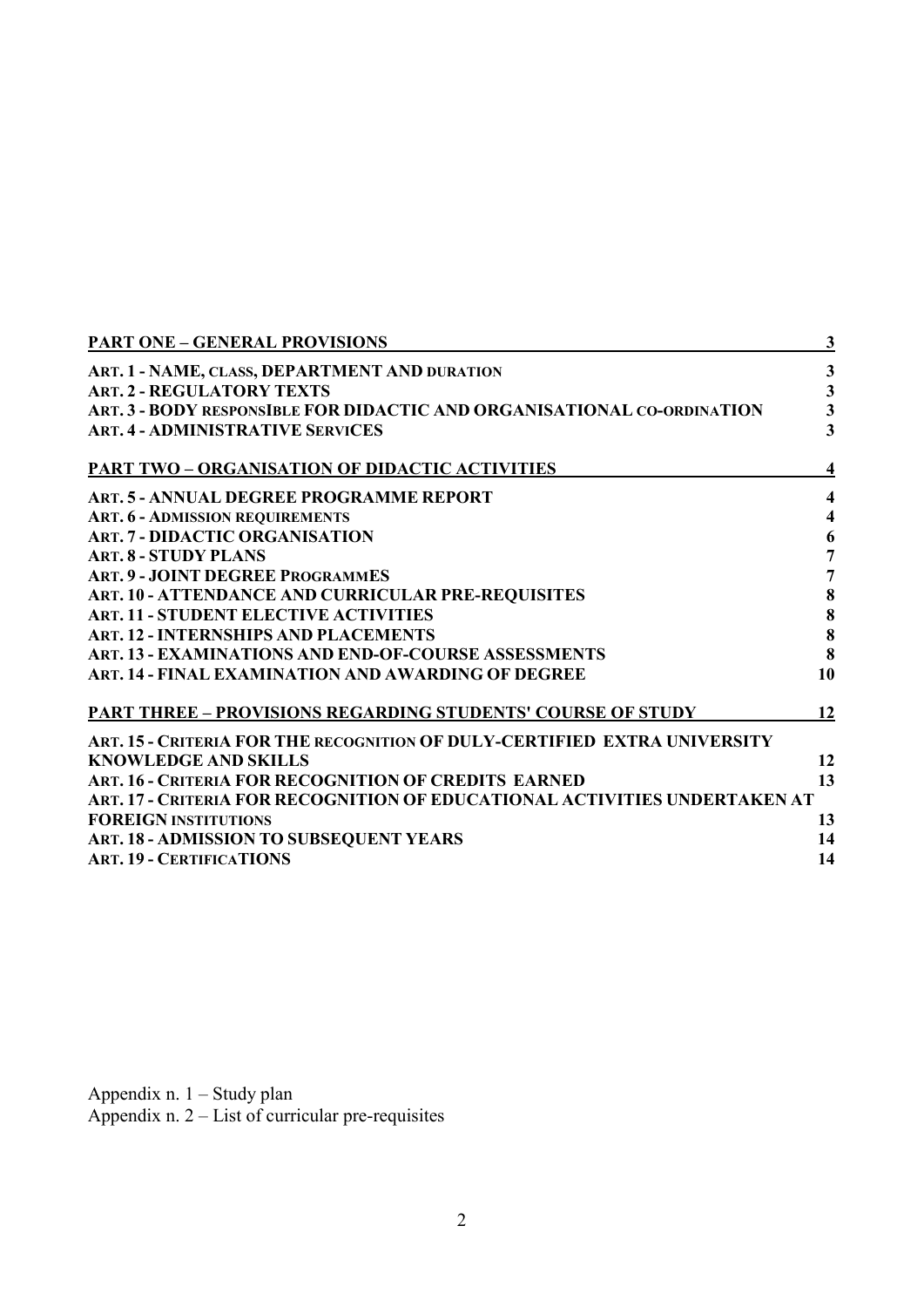#### **PART ONE – GENERAL PROVISIONS**

#### **Art. 1 - Name, class, department and duration**

- 1. The Masters degree course (C.d.L.M.) in Electronic Engineering, initiated by the Department of Industrial and Information Engineering and co-ordinated by the University of Pavia's Faculty of Engineering, is part of the LM-29 class of the Masters degree courses in Electronic Engineering provided for by Ministerial Decree of 16 March 2007.
- 2. The Masters degree course duration is two years.

#### **Art. 2 – Regulatory texts**

- 1. In accordance with the freedom of teaching and the rights/obligations of teaching staff and students, the organisation of the teaching and the execution of the educational activities foreseen for the degree course in Electronic Engineering are governed by the present Regulations, the University of Pavia Statute, the University General Regulations, the University Course Regulations, Student Regulations, Regulations for part-time student enrolment, Regulations for the composition and functioning of the Teaching Council, the Department of Industrial and Information Engineering Regulations and by the Faculty of Engineering Regulations.
- 2. The regulations detailed in the previous paragraph are published on the university website at the following addresses:
	- https://web.unipv.it/ateneo/statuto-regolamenti/
	- http://ecb.unipv.it/dipartimento/REGOLAMENTO\_DIII.pdf
	- http://webing.unipv.eu/wp-content/uploads/2020/03/Regolamento\_Ingegneria\_2018-1.pdf
- 3. Regarding all matters not explicitly provided for in the present Regulations, prevailing laws will apply.

#### **Art. 3 - Body responsible for didactic and organisational co-ordination**

- 1. In compliance with the competences and criteria established by the Statute and Regulations detailed in art. 2, the body responsible for the degree course is the Department of Industrial and Information Engineering that has delegated the Faculty of Engineering the responsibility for didactic co-ordination, pursuant to art. 25 and 26 of the Statute. The Information Engineering Academic Advisory board, hereafter referred to as 'Academic Advisory board', is responsible for the didactic and organisational co-ordination of the degree course, in compliance with the Department and Faculty competences and indications mentioned above, with particular reference to that detailed in art.4 regarding the composition and functioning of Teaching Councils.
- 2. The Faculty president, Department Director, President of the Teaching Council, the degree course co-ordinator, the composition of the Quality Supervision Board and the composition of the Review Commission, are indicated on the Faculty of Engineering website [\(http://webing.unipv.eu/governance/](http://webing.unipv.eu/governance/))

#### **Art. 4 – Administrative services**

- 1. The administrative services provided for the degree course are:
	- The Student Administration Office, which manages all administrative affairs during the student's university career, from entry to graduation. This includes enrolment, transfers, fees, validation of qualifications and student mobility. The offices are situated in Via Ferrata 1, Pavia; the website can be consulted at: [https://web.unipv.it/servizi/segreterie](https://web.unipv.it/servizi/segreterie-studenti-e-ufficio-tasse/)[studenti-e-ufficio-tasse/](https://web.unipv.it/servizi/segreterie-studenti-e-ufficio-tasse/)
	- The Orientation Centre (C.OR.) that manages activities and projects to aid students in their choice of university course, provides support throughout students' university career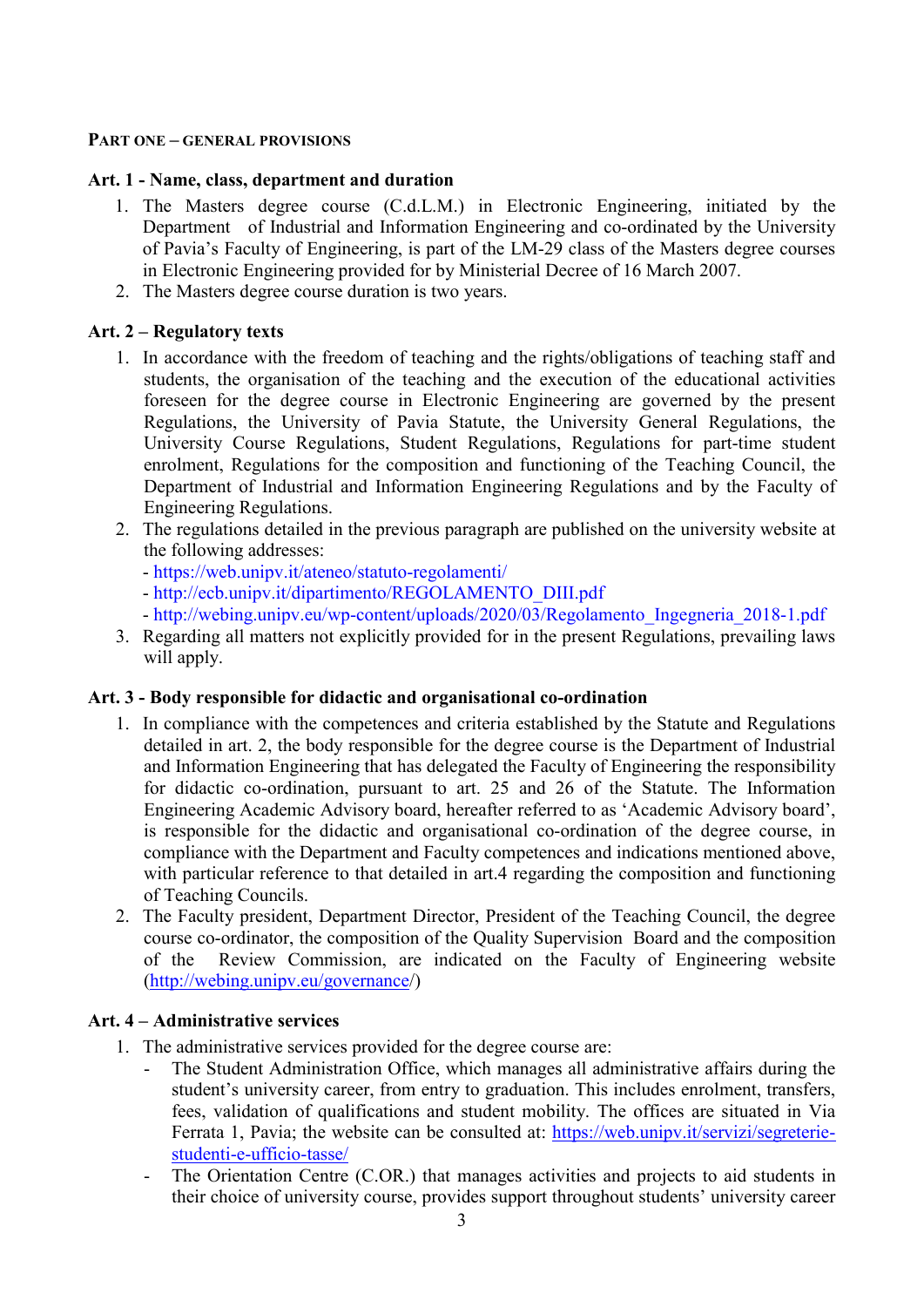and smoothes entry into the workplace. To this end, the Centre organises both individual and group activities, consultancy services and orientation meetings. Their website can be viewed at: http://www-orientamento.unipv.it/

- The Administration office; the website can be consulted at: <http://webing.unipv.eu/home/contacts/>
- The Department of Industrial and Information Engineering Administration Office; the website can be consulted at:<http://iii.unipv.it/index.php?pag=dipartimento/segreteria.html>

#### **PART TWO – ORGANISATION OF DIDACTIC ACTIVITIES**

#### **Art. 5 – Annual degree programme report**

1. The Annual Degree Programme Report, taken from the Ministerial database, can be consulted at: https://sonl.unipv.it/ava/index.php/2020SUA06416.pdf

#### **Art. 6 – Admission requirements**

#### *A) Requirements*

- 1. Pre-requisites for admission to the Degree Course in Electronic Engineering, as specified in subsequent paragraphs, regard the following three aspects:
	- a) qualification held:
	- b) knowledge acquired (curricular requirements);
	- c) personal background.
- 2. Students who ask to switch or transfer to the Degree Course in Electronic Engineering, from other University of Pavia second-cycle degree courses, or from other universities, are subject to the same entry criteria as candidates who enrol.

#### *B) Qualifications*

4. For admission to the Degree Course in Electronic Engineering, students must hold a fiveyear degree (under former Ministerial Decree 509/99) or three-year degree (ex Ministerial Decree 509/99 or ex Ministerial Decree 270/04), a three-year university diploma or a qualification gained overseas and recognised as valid in adherence with current legislation.

#### *C) Knowledge acquired*

5. Students making applications must have acquired a minimum of 36 basic university credits (CFUs), through degree courses, university Masters courses or through enrolling for standalone university courses, and 45 CFUs in advanced educational activities related to their specific Scientific Disciplinary Sector (SDS) reported in the table below. Students may selfcertify possession of these pre-requisites.

| Educational<br>activity | Scientific-disciplinary sectors                                                                                                                                                        | <b>Minimum</b><br>number of CFUs |
|-------------------------|----------------------------------------------------------------------------------------------------------------------------------------------------------------------------------------|----------------------------------|
| <b>Basic</b>            | CHIM/07; FIS/01; FIS/03; INF/01; ING-INF/05; MAT/02; MAT/03; MAT/05;<br>MAT/06; MAT/07; MAT/08; MAT/09; SECS-S/02                                                                      | 36                               |
| Advanced                | INF/01; ING-IND/13; ING-IND/16; ING-IND/17; ING-IND/31; ING-IND/32; ING-<br>IND/34; ING-IND/35; ING-INF/01; ING-INF/02; ING-INF/03; ING-INF/04; ING-<br>INF/05: ING-INF/06: ING-INF/07 | 45                               |
| <b>Total</b>            |                                                                                                                                                                                        | 81                               |

6. The Committee appointed by the Board will assess the academic backgrounds of graduates from foreign universities, graduates of five-year degree courses (under former Ministerial Decree 509/99), or other candidates, in order to validate their curricular requirements, assessing any educational activities not clearly defined by SDS and/or number of CFUs.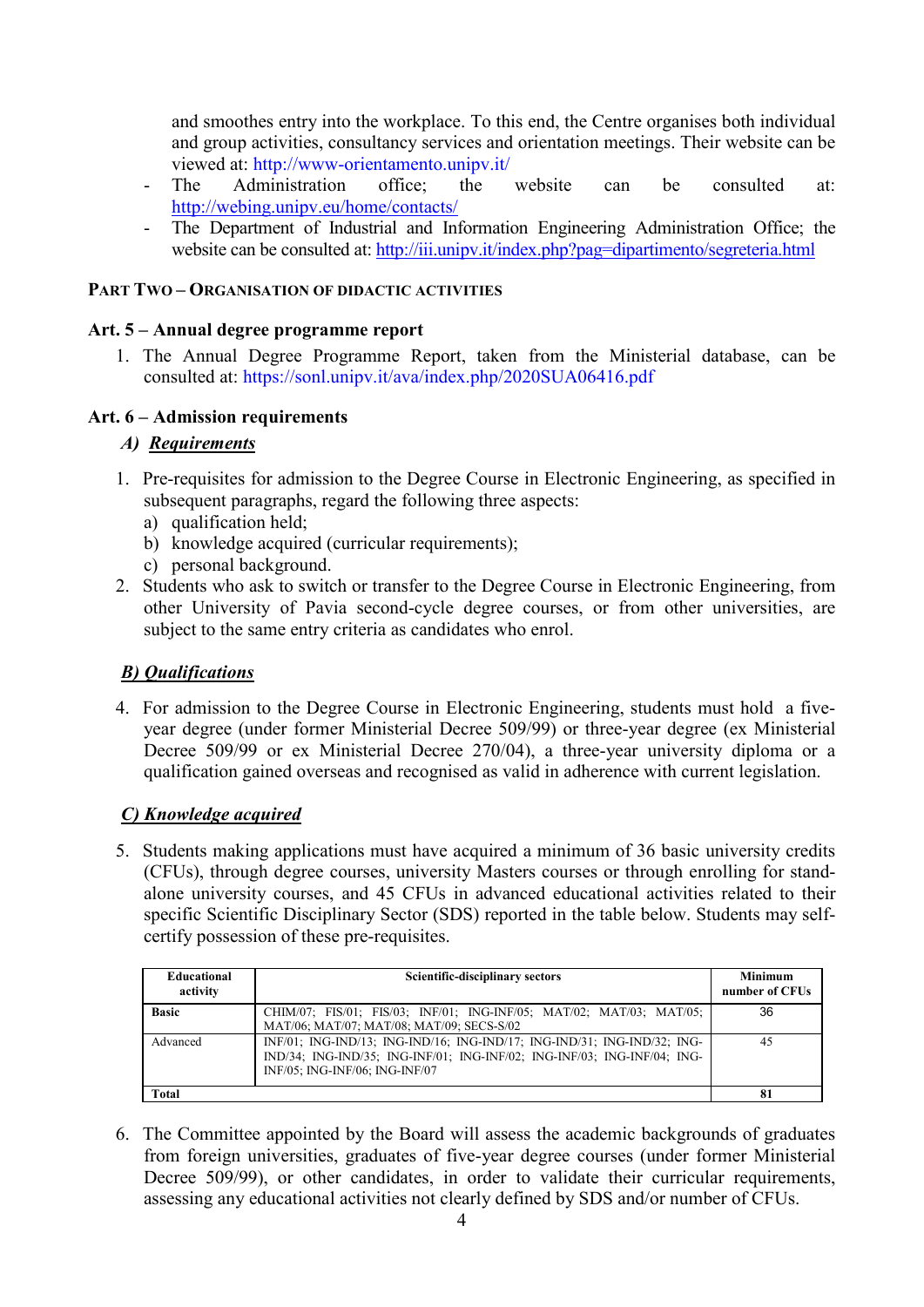7. In order to allow highly skilled and/or motivated graduates whose university backgrounds do not strictly meet the required curricular pre-requisites to be admitted, the Committee appointed by the Board may, having taken into consideration the candidate's achievements (certified by means of documentation to be attached to the application) and, possibly, through interview, evaluate his/her motivations. The Commission may decide, in derogation, that the curricular requirements for admission to the degree course have been met, on the condition that the candidate satisfies the personal preparation criteria detailed in the successive *Adequacy of candidates' personal preparation* section. In such cases, the Commission will produce a report in which it details any eventual deficiencies as well as conditions to which the candidate must conform in the formulation of the study plan, including courses that may not be included in the standard study plan reported in Appendix 2 and up to a maximum of 12 CFUs. In all instances, the prevailing Degree Course Programme will be respected as will the total number of CFUs needed in order to obtain the qualification (120 CFUs).

In cases where the curricular pre-requisites are deemed incompatible with the degree course programme, the Commission indicates the examinations that the candidate should pass, by registering for individual courses, in order to be admitted to the degree course.

8. All candidates who, upon enrolment, fall under the categories detailed in the preceding paragraphs 6 and 7 should contact the Academic Advisory Board which, in turn, will refer to the Committee appointed by the Board, in order to evaluate the educational knowledge acquired in order to be considered for admission to the degree course. This request may be made at any time, even by students who have yet to graduate and who have a three-year study plan already approved at the time of making the evaluation request. The evaluation of curricular requirements also takes into account examinations yet to be taken but included in the final approved study plan. Any eventual modifications to the study will require a new evaluation request to be made.

#### *D) Adequacy of candidates' personal preparation*

- 9. The candidate profile for admission to the second-cycle degree course is reported in the *Requirements* section. Candidates will be deemed to be adequately prepared if they possess:
	- a) Knowledge of English to B2 level on the CEF (Common European Framework).
	- b) A solid grounding in the basics of engineering and as well as good theoretical and practical knowledge in advanced engineering disciplines.
- 10. Knowledge of English to B2 level may be demonstrated when registering through the presentation of one of the certificates listed in art. 19 or by presenting a higher-level certificate. In the absence of a certificate, the knowledge of the English language may be verified by the Committee, the same described in the "Requirement" section, upon documented request by the candidate and it can also be held online. Candidates able to demonstrate that they have passed a 3 CFU-level English examination, or an examination held in the English language during their university career do not have to sit the assessment. No certificates are required from students from countries where English is one of the main languages and/or who hold a degree awarded by an institution where the teaching is in English; these students must provide documentation that attests to their status.
- 11. A solid grounding in the basics of engineering and as well as good theoretical and practical knowledge in advanced engineering disciplines will be verified by an assessment held over two sessions: the first in September-October and the second in January-February. Students yet to graduate may participate in the personal preparation assessment provided, when sitting the assessment, they hold at least 150 CFUs. The format and topics covered in the assessment can be consulted at the faculty website [\(http://webing.unipv.eu/enrollment/assessment-test/\).](http://webing.unipv.eu/enrollment/assessment-test/).)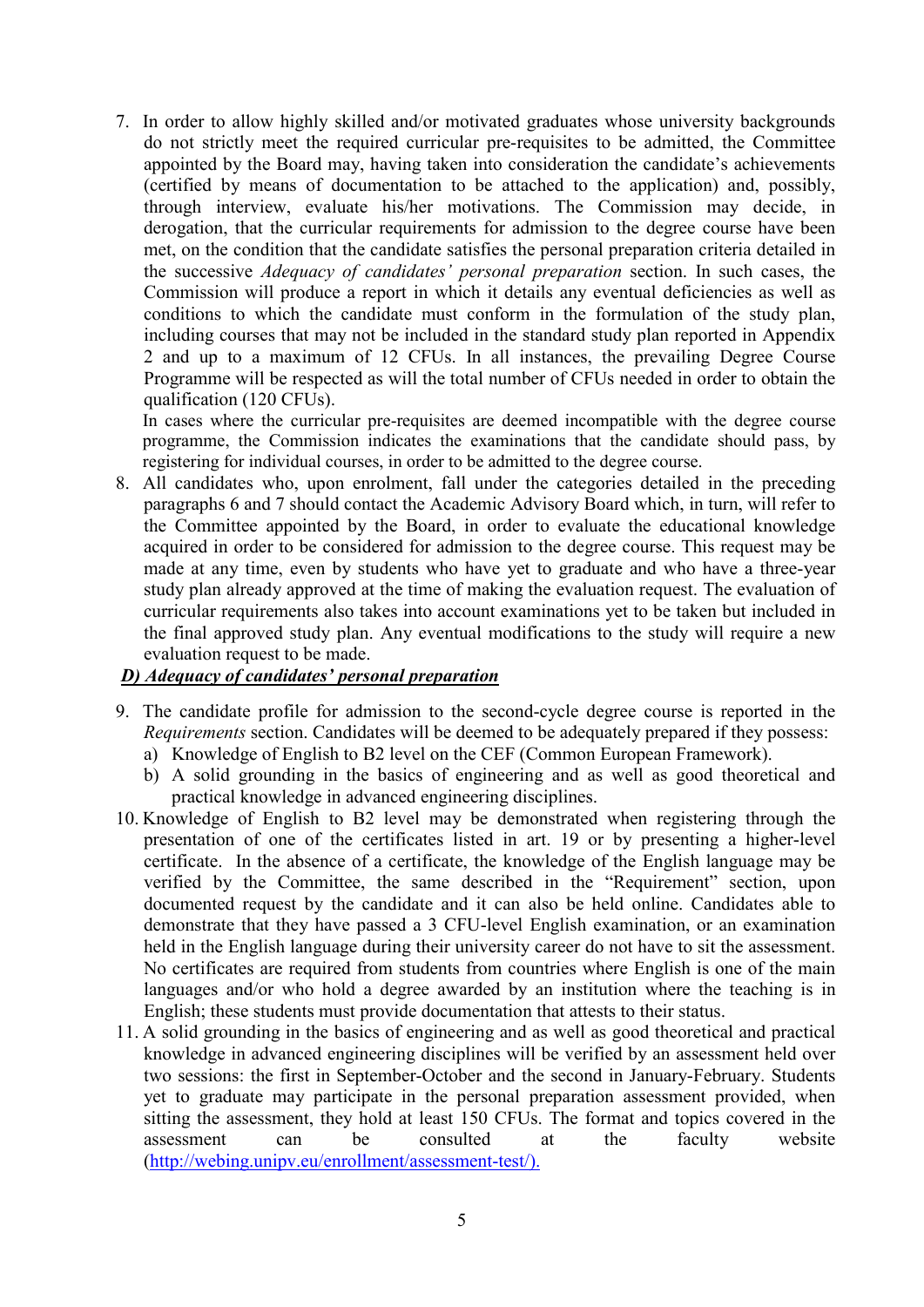- 12. Candidates are considered suitable, and exempt from the assessment referred to in the previous paragraph, if his or her degree mark is equal to or greater than 92/110. Candidates yet to graduate and who conditionally enrol (see the subsequent section entitled *Conditional enrolment*), are automatically considered suitable and need not undergo any specific assessment if, when conditionally enrolling, their weighted average mark is greater than or equal to 24/30 (calculated from at least 150 CFUS). If, subsequent to conditionally enrolling under the conditions outlined above the candidate obtains a score lower than 92/110, his/her personal preparation will, nonetheless, be automatically considered satisfactory.
- 13. The result of degrees awarded in a foreign country will be investigated by Committee appointed by the Board. The Committee will evaluate, on a case-by-case basis, the final degree mark in order to establish its Italian equivalent. Requests for an evaluation of this type must be submitted to the Board.

### *E) Conditional enrolment*

- 14. Candidates who possess the curricular requirements and whose personal preparation is deemed satisfactory, under the conditions detailed in the preceding *Adequacy of candidates' personal preparation* section but who have not graduated by the usual enrolment date may conditionally enrol on the condition that this was requested within the deadline established by the university governance offices.
- 15. Conditional enrolment allows the student to attend lessons in the first semester but not sit examinations until fully enrolled, that is having graduated and, in any case, within the deadline established by the university governance offices. If the student fails to graduate within the deadline established by the university governance offices, enrolment on the second-cycle degree course will be forfeited and any enrolment fees will be automatically reimbursed, net of the duty stamp fee.
- 16. Candidates, even if not conditionally enrolled but who satisfy all the entry requirements, may enrol within the deadline established by the university governance offices by paying an additional fee.

#### **Art. 7 – Didactic organisation**

- 1. The second-cycle degree course's educational activities allow students to acquire CFUs pursuant to prevailing laws.
- 2. The overall average workload undertaken in a year by a full-time student is usually set at 60 CFUs.
- 3. Each CFU credit corresponds to 25 hours average student workload, of which 50% is reserved to self-study or to other individual educational activities except for educational activities that involve extensive practical exercises or experiments. Didactics is organised into lessons, training exercises and practical activities. The subdivision of the didactics into the three forms described above is established by the course professor on the basis of the CFUs attributed to the course, taking the following values as averages:
	- 1 CFU = 7.5 hours of frontal lessons;
	- $-1$  CFU = 12.5 hours of training exercises;
	- 1 CFU = 22.5 hours of practical activities.
- 4. Practical didactic activities are those that involve a direct physical approach with the subject matter (e.g. laboratory or on-site activities, guided field trips to factories or offices and project presentations) and that require the student to commit time outside that needed for the accomplishment of the activity itself.
- 5. Students are awarded the CFUs assigned to each activity by successfully completing an examination, or alternative form of assessment, to appraise the skills acquired.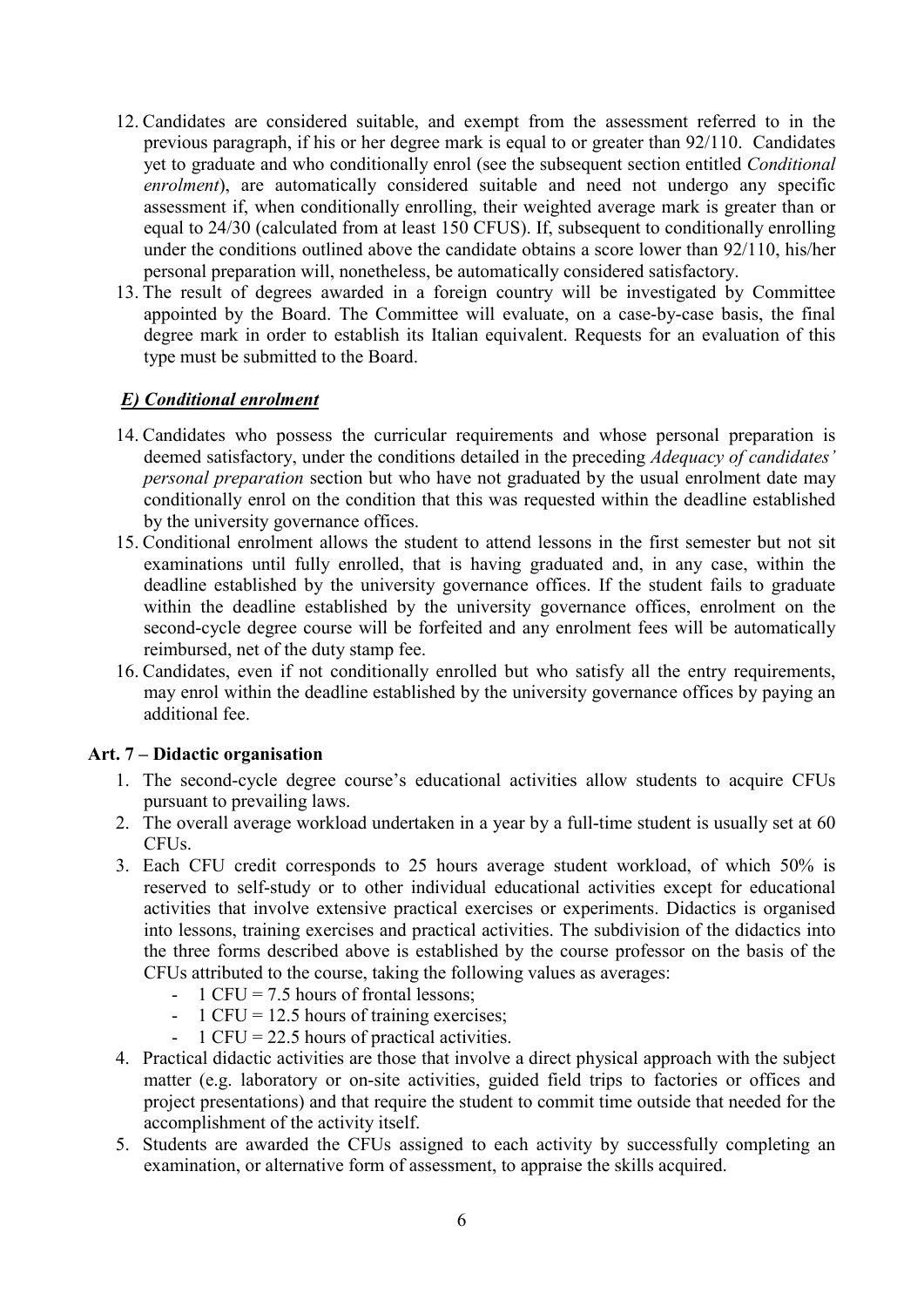- 6. Credits acquired will remain valid for the duration of the course, regardless of its length, except in cases of forfeiture or withdrawal. Should the student re-enrol, the validity of any credits acquired is subject to an assessment by the Committee appointed by the Board (see Art. 14). In well-motivated cases, the obsolescence of credits relative to certain educational activities may be decided by the Teaching Council once the Faculty's Governing Board has been consulted. Students will be informed as to how to make up any credits deemed obsolete, establishing eventual assessments or tests to be taken.
- 7. The course is organised into two semesters and the academic year divided into the following didactic periods:

a)  $1^{st}$  semester: at least 13 weeks of frontal teaching from the end of September/beginning of October

- b) winter examination session: 6-7 weeks (January-February)
- c)  $2<sup>nd</sup>$  semester: at least 13 weeks of frontal teaching from the beginning of March
- d) summer examination session: 6-7 weeks (June-July)
- e) autumn examination session: 3-4 weeks (September)
- 8. By May each year, the Faculty's Governing Board decides the start and end dates of the periods mentioned in the previous paragraph (calendar of didactic activities) for the successive academic year; once approved, the calendar is published on the Faculty website.
- 9. For the final examination (second-cycle degree examination), 6 sessions per year are foreseen. These are usually scheduled for February, April, July, September, November and December. By December each year the Faculty's Governing Board will decide the date of the second-cycle degree examinations for the next year; once approved, the calendar is published on the Faculty website.
- 10. Each year, by the deadline established for the compilation of the Degree Programme Report, lesson times for both semesters in the successive academic year, together with the rooms where lectures will be held and the detailed examination calendar, will be published.

#### **Art. 8 – Study plans**

- 1. All students must present their study plan to the university by the annually-set deadline.
- 2. Study plans completed following the model in Appendix 2 of the present Regulations, and the recommended options connected to them (*standard study plans*), are automatically approved.
- 3. Students may present an alternative study plan (*individual study plans*) on the condition that it meets the requirements established by the course regulations and the educational objectives outlined in the Degree Programme regulations. Individual study plans must be approved by the Committee appointed by the Board.
- 4. The inclusion of educational activities elected by the student, pursuant to art. 10, paragraph 5, letter a) of Ministerial Decree 270/04, is regulated by the subsequent art.11.
- 5. Students who opt to enrol part time, in accordance with art. 53 of the University Course Regulations and pursuant to art. 13 of the Student Regulations and the Regulations governing part-time enrolment, must an individual study plan that is coherent with the duration chosen for the degree course and agreed upon by the Degree Programme Coordinator.

#### **Art. 9 - Joint degree programmes**

The second-cycle degree course in Electronic Engineering has activated the following double degree programme:

o National Taipei University of Technology, (Taipei, TAIWAN);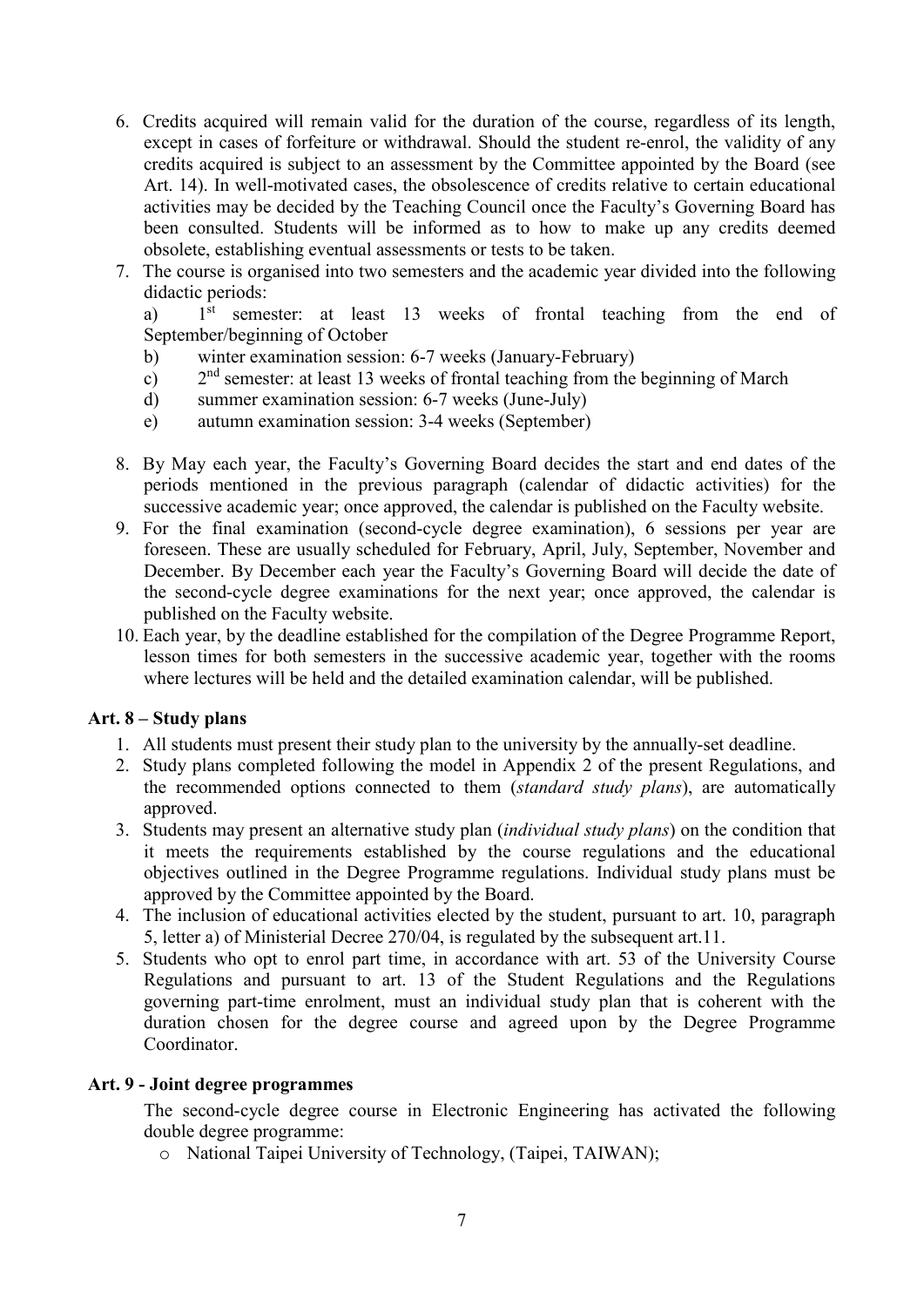#### **Art. 10 - Attendance and curricular pre-requisites**

- 1. Students are expected to attend all second-cycle degree course programmes.
- 2. Specific attendance assessments may be introduced for laboratory or experiment-based activities, upon the suggestion of co-ordinating professor; these must be approved by the Teaching Council.
- 3. The Teaching Council may establish pre-requisites for certain courses if considered appropriate.
- 4. Pre-requisites may not be established for courses run in the same academic year.
- 5. In cases where pre-requisites exist, students may not sit an examination under curricular pre-requisite conditions until the preparatory examination related to the course has been passed.
- 6. The pre-requisites established by the Teaching Council are outlined in Appendix 3.

#### **Art. 11 – Student elective activities**

- 1. Regarding educational activities elected by the student, pursuant to art. 10, paragraph 5, letter a) of Ministerial Decree 270/04 (type D TAF), the Teaching Council proposes a list of recommended courses or activities, however the student may choose any course (taught in Italian and in English) on offer at, and accredited by, the University of Pavia provided it is coherent with the course programme.
- 2. Study plans that differ from those recommended must be approved by the Degree Programme Coordinator. Study plans with courses non coherent with the study course learning plan or which include more than 20% of subjects already covered during the student's previous academic career will not be approved.
- 3. Students may not choose study plans already taken while attending a previous university course, unless specific validation has been received for this and that such courses are considered separate from the 180 CFUs necessary for the awarding of the first-cycle degree. The competent administrative offices will verify that this regulation has been adhered to while checking students' educational background and prior to granting admission to the second-cycle degree course. In the event of the violation of the above-mentioned regulation, the student will not be allowed to sit the second-cycle degree examination and will be obliged to modify the study plan.
- 4. Pursuant to Art 10 paragraph 5.a of Ministerial Decree 270/2004 c.d. "TAF D"), the inclusion, among elected courses, of nationwide and local admission courses related to the medical field is not permitted.
- 5. It is possible to add a maximum to 24 credits for extra learning activities.

#### **Art. 12 – Internships and placements**

No internships or placements are foreseen for the second-cycle degree course in Electronic Engineering.

#### **Art. 13 – Examinations and end-of-course assessments**

#### *A) General regulations*

- 1. All activities that offer CFUs conclude with a mark. This assessment and the official result statement will be issued by the professor in charge of the subject that may work with a committee. The committee is formed in compliance with Teaching University Rule Book. The Faculty Dean will decide if a committee is necessary to complete the assessment.
- 2. The second-cycle degree course may have no more than 12 end-of-course assessments or examinations. This includes specialist educational activities, extra-curricular or related activities and those elected by the student. Examinations (or end-of-course assessments) related to elected courses are considered as corresponding to a single unit, even when the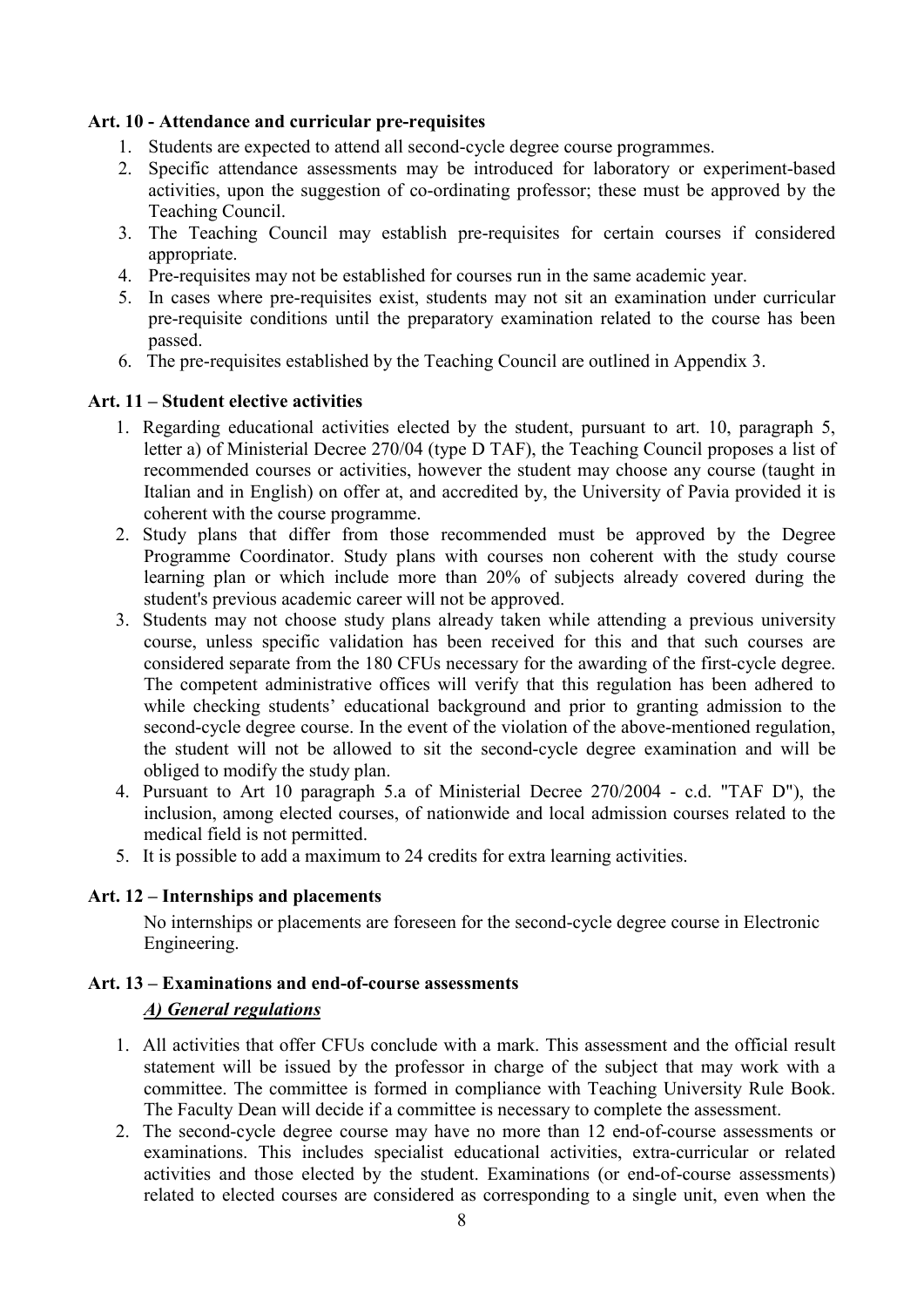credits assigned require more than one examination or end-of-course assessment. The activities that fall under letters c), d), e) of paragraph 5, art. 10 of Ministerial Decree 270/2004 are not included in the calculation of examinations and end-of-course assessments; the tests foreseen for such activities should not, in any event, exceed 5, comprehensive of the final examination for the awarding of the degree.

- 3. For courses divided into integrated modules, taught by a team of staff, the end-of-course evaluation is decided by the teaching team. Assessments may be held separately, including those relative to distinct sections of the programme and sat at different times, provided the final overall assessment decision is made collectively.
- 4. Exam dates for all courses, regardless of the semester in which the course was run, the exam dates will be distributed across the three examination sessions: winter, summer and autumn.
- 5. The minimum number of exam sessions, and the setting of extraordinary exam dates, respecting the general regulations outlined in the University Course Regulations, is governed by the subsequent *Assessment methods* section.
- 6. The distribution of exam dates across different sessions is made in respecting a calendar coordinated by the Teaching Council with the support of the Administration Office.
- 7. The exam calendar of all sessions and courses held during the academic year is published on the faculty website within the terms outlined in art. 7, subsection 10.
- 8. Modifications cannot be made once the exam calendar has been published except in cases of proven necessity that must be supported by written documentation and addressed to the Dean of the faculty. In any event, the session cannot be withdrawn or, except in extraordinary circumstances, brought forward.

#### *B) Assessment methods*

- 9. End-of-course assessment methods are defined by the co-ordinating professors who coordinate individual educational activities, adhering to the indications outlined in the successive paragraphs, as well as eventual co-ordination procedures enacted by the Faculty and/or Teaching Council.
- 10. The co-ordinating professor will publish the assessment methods for each educational activity at the beginning of the academic year using the 'teaching report' available on the online course catalogue (also called *Syllabus*: [http://www-](http://www-4.unipv.it/offertaformativa/portale/ricerca_insegnamenti.php?lingua=2)[4.unipv.it/offertaformativa/portale/ricerca\\_insegnamenti.php?lingua=2\)](http://www-4.unipv.it/offertaformativa/portale/ricerca_insegnamenti.php?lingua=2). The information must state:
	- the type of assessment (written; oral; written  $+$  oral);
	- in instances where assessments are held in two phases (e.g. written  $+$  oral), the minimum mark necessary to pass the first phase and access the second, the pre-requisites needed to pass each phase as well as the approximate weighting assigned to each individual phase in calculating the final mark.
- 11. Exam marks must be expressed out of 30. The CFUs are deemed to have been acquired if the mark is equal or superior to 18/30. In the event of a student obtaining 30/30, the commission may award *cum laude* honours. An 'unsatisfactory' mark, even when expressed through a mark, is not reported on the student's career record.
- 12. For certain educational activities, e.g. internships or other activities included in the teaching programme and published on the *Syllabus*, as stated in the previous subsection 10, assessments may be awarded only two types of grade: 'approved'/'not approved' or 'satisfactory'/'unsatisfactory'.
- 13. Any assessment where marks are attributed can only be scheduled for the session as reported in the teaching calendar. The Faculty Dean may approved a request for an extra session, beyond the mandatory ones as described in the following subsections, for motivated reasons.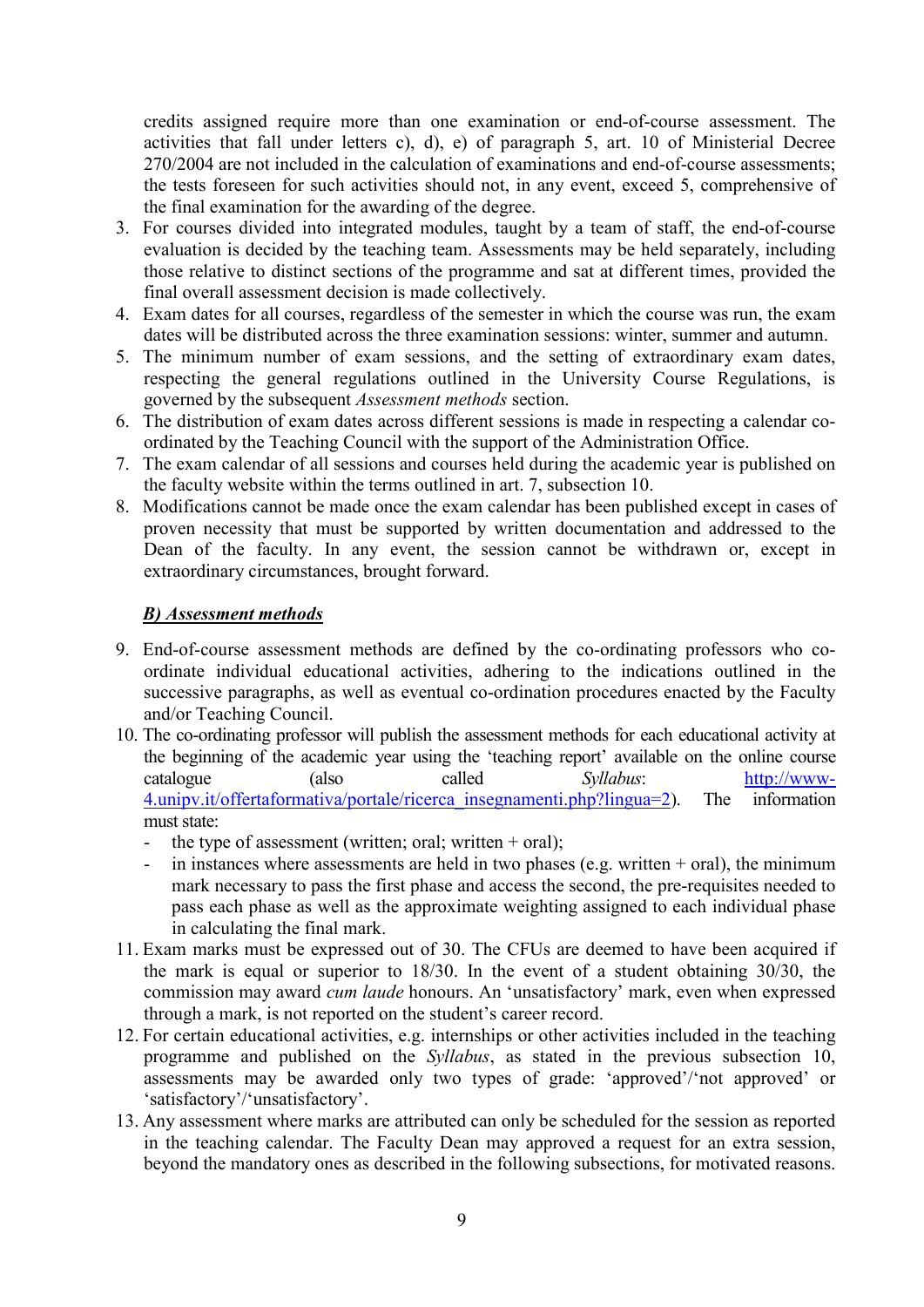Other self-assessments or tests that are not assigned a mark may be held at any time during the academic year, inclusive of periods when lessons are being held.

- 14. At least six exam dates, distributed over the three exam sessions (winter, summer and autumn), will be scheduled for each course. The examination dates will be open to all students, including those re-sitting. 'Exam date' refers to an examination held within an exam session which, generally, include more than one date. In the event that the examination is held in two phases, (e.g. written and oral), 'exam date' refers to the examination as a whole.
- 15. Exam sessions normally include two exam dates, separated by at least 14 days. The coordinating professor reserves the right to set just one exam date in September; in such cases at least three dates must be scheduled for the exam session (winter or summer) that directly follows the semester in which the course has ended.
- 16. Teachers of courses that are taught for two semesters or teachers of the single teaching activity (part of the two semester exam) may set a an exam in between the first and the second semester, in the January/February exam session. As outlined in the preceding paragraph 2, the co-ordinating professor must specify the weight (that cannot be nil) that the intermediate assessment has on the overall evaluation.
- 17. In addition to the exam dates detailed in the preceding paragraphs, an extraordinary date will be set. This is scheduled for a period of at least 15 days (usually in March or April) and chosen by the Dean of the faculty, and may also be for the purpose of admission to the last graduation session for students of the preceding year. Only students in the second year of the second-cycle degree course may register for the extraordinary exam date.
- 18. Co-ordinating professors reserve the right to schedule, at any time during the academic year, exam dates dedicated to students who have already attended the first semester of the second year of the second-cycle degree course.
- 19. Extraordinary examination dates may be set for student athletes who participate in sports recognised by the Italian National Olympic Committee or by the Italian Paralympic Committee if scheduled examination dates coincide with at least national-level sports events. Documented proof of impediments to participation in scheduled examinations must be presented to the Dean of the faculty who will, together with the professor, organise an extraordinary examination session.
- 20. Students who fail to pass a given exam must re-sit during the successive the exam session. Rules established by professors that limit students' opportunity to register for at least six exam dates during the year are invalid, as detailed in preceding paragraph 14.
- 21. Students reserve the right to reject any exam mark; in such cases they must re-sit during the next exam session. The rejection of an examination mark must be executed within the deadline and follow the procedure outlined by the co-ordinating professor. Once an exam mark has been accepted and officially registered, the examination may not be repeated nor can the attributed mark be modified.
- 22. Students may view corrected written examination papers by following the indications provided by the co-ordinating professor.

#### **Art. 14 – Final examination and awarding of degree**

- 1. The second-cycle degree course in Electronic Engineering is awarded following a final examination to verify that the established educational objectives have been reached.
- 2. The final examination, for which 24 CFUs are assigned, consists of a public discussion, before a specially appointed second-cycle degree commission, of a thesis supervised by a professor. The aim of the discussion is to evaluate the quality of the work, the candidate's overall knowledge of the subject, capacity to present rigorously and clearly, as well as provide supporting arguments of a technical, professional and/or scientific nature.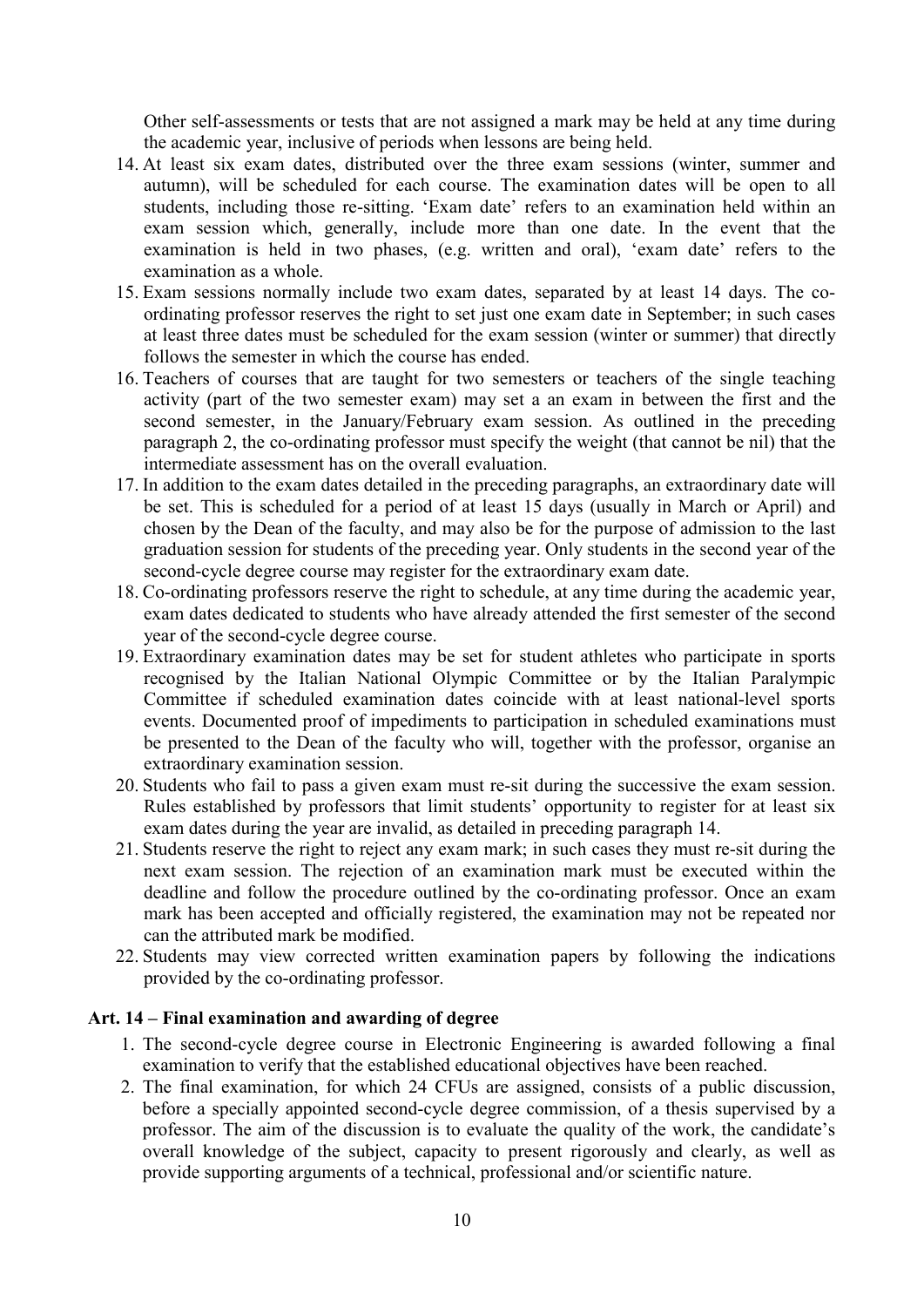- 3. The thesis should consist of a theoretical, experimental or project-based work whose preparation should be proportionate to the number of CFUs assigned: 24 credits equate to 600 hours overall). The thesis should be complete, display critical and/or creative thinking, be written solely by the candidate and provide documented sources. It must develop themes that are strictly coherent with the degree programme objectives and exhibit advanced and original research or be advanced project-based work.
- 4. The final thesis is prepared under the guidance of a supervisor who is a member of the University of Pavia teaching staff or in charge of a teaching activity offered by the Faculty of Engineering. The role of supervisor is independent of the scientific disciplinary sector of the faculty member assigned that role, as long as the thesis topic falls within his or her competencies and scientific interests. The supervisor:
	- guides and assists the candidate in formulating and defining the content of the thesis;
	- commits to ensuring that the candidate concludes the work in a reasonable timeframe;
	- checks that the thesis is coherent in order to obtain logical and consistent results and verifies the thesis and conclusions are well written;
	- presents the candidate to the degree commission, describing the workload and duration involved in writing the thesis and, with the consensus of the commission president, supports the oral presentation.
- 5. Candidates may choose their supervisor from the figures detailed in the preceding paragraph 4, requesting the assignation of the thesis well in advance of the final examination and developing the work to the best of his/her ability, adhering to what has been discussed and agreed with the supervisor.
- 6. Once the thesis has been finished, the supervisor confirms that the workload involved in writing the thesis corresponds to the number of CFUs on offer for the final examination. This is done by completing the form provided by the Student Administration office. The supervisor, if not a member of the degree commission, must send a brief summary of the thesis to the commission president at least five days before the graduation date. This summary should detail the time spent and effort made by the candidate in writing the thesis.
- 7. The degree commission is nominated by the Dean of the faculty, acting on a proposal made by the President of the Teaching Council or the Degree Programme Co-ordinator. It is composed of at least seven members of which at least four must be professors or researcher who teach classes offered by the Faculty or borrow by other university departments. Cosupervisors may participate on the commission but do not have voting rights. Normally a commission is nominated for each exam date and, if circumstances dictate, more than one commission may be nominated. Supervisors of theses presented to the commission should, if possible, form part of the panel.
- 8. The commission will be headed by the professor with the most experience and highest grade. The President appoints a secretary from the commission members to take minutes.
- 9. There are, generally, six exam dates during the second-cycle degree academic year, organised according to the calendar that is approved annually by the faculty's Governing Board, as outlined in the preceding art.13, paragraph 14.
- 10. The President of the Teaching Council or the Degree Programme Co-ordinator, if nominated by the former, as well as formulating the Commission's proposal to the Dean of the faculty, chooses an examiner for each candidate or delegates this task to the Commission president. The role of the examiner is to scrutinize the thesis in order to furnish a critical analysis of its readability and structure. The candidate has to send a digital copy to the external examiner within the deadline decided by the Administrative Office.
- 11. The degree result, expressed as a mark out of 110, is obtained by adding a discretionary increase to a basic mark. The overall result includes the assessment marks obtained by the candidate, with the exception of those from excess credit courses and is calculated in accordance with the methods outlined in the subsequent paragraph 12. The discretionary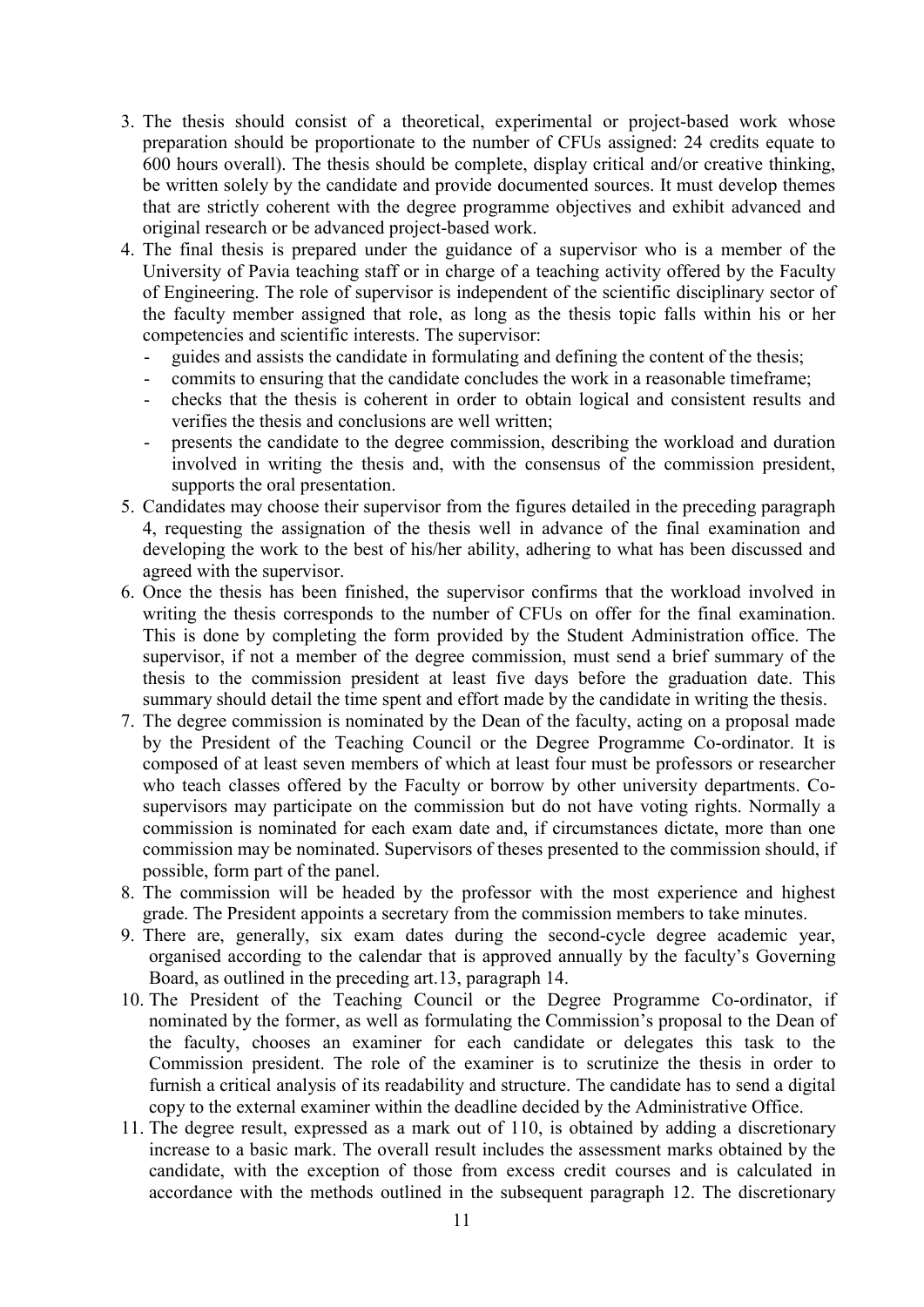increase is assigned by the Commission during the examination, in adherence with the methods detailed in the subsequent paragraph 13.

- 12. The basic mark is the weighted average of the marks from the educational activity assessments where these are awarded a final mark, weighted by the number of credits associated to each activity. The weighted average is then reported as a mark out of 110.
- 13. The discretionary increase, to a maximum value of 6 points, is attributed collectively by the Commission at the end of the examination as a sum of the following three factors:
	- 0 to 2 points are awarded by the Commission for the quality of the candidate's presentation during the examination;
	- 0 to 2 points are awarded by the Commission for the quality and thoroughness of the presented text, once the examiner has been consulted.
	- 0 to 2 points are awarded by the Commission based on the supervisor's assessment of the candidate's presentation.

The three points indicated above, which may not necessarily be whole numbers, are the result of the mathematical average of the points assigned by each member of the Commission.

- 14. The final mark (the sum of the weighted average of assessment marks and the three discretionary increase factors) are rounded up to the closest whole number. *Cum laude* honours may be attributed only when the sum of the base mark and the discretionary increase deliberated by the Commission is equal to or exceeds 112/110. The Commission must reach a unanimous decision before awarding *cum laude* honours.
- 15. The faculty reserves the right to adopt a plagiarism checker tool able to highlight uncredited sections of text, that is where inverted commas have not been used or a source reference not provided for work written by others. If the faculty-established commission judges instances of plagiarism to be serious, the Teaching Council president and the Supervisor will decide whether the final examination can be taken, whether it should be annulled if already taken and whether disciplinary proceedings against the candidate should be initiated.
- 16. The degree thesis can be written in Italian or in English and, provided the supervisor approves, in one of the main European Union languages (French, German or Spanish). If the thesis is written in a language other than Italian, a summary in Italian must be included and the Italian translation of the title must appear on the cover.

#### **PART THREE – PROVISIONS REGARDING STUDENTS' COURSE OF STUDY**

#### **Art. 15 - Criteria for the recognition of duly-certified extra university knowledge and skills**

1. Pursuant to Art. 2 para. 147 of L. 286/2006 and Art. 14 of L. 240/2010, the Committee appointed by the Board may validate, for a total number of credits not superior to 12, individually-certified professional skills and knowledge, pursuant to existing applicable regulations, as well as other skills and knowledge acquired during post-secondary school training whose planning involved the participation of a university.

The Committee appointed by the Board may also validate, for a total number of credits not superior to 6 (of the 12 mentioned above), the awarding of an Olympic or Paralympic medal or World, European or National title in a discipline recognised by the Italian National Olympic Committee or by the Italian Paralympic Committee (pursuant to L. 240/2010, Art. 14).

2. The validation of acquired credits is deliberated by the Committee appointed by the Board on a case-by-case basis. The type of activity (TAF) to which credits to be recognised are attributed is established based on disciplinary-related criteria. In any event, their number is always within the legal limits, where relevant. These take into account the contribution of the activity to be validated in the attainment of the Course of Study's educational objectives, its specific content, and any eventual obsolescence, as well as the time commitment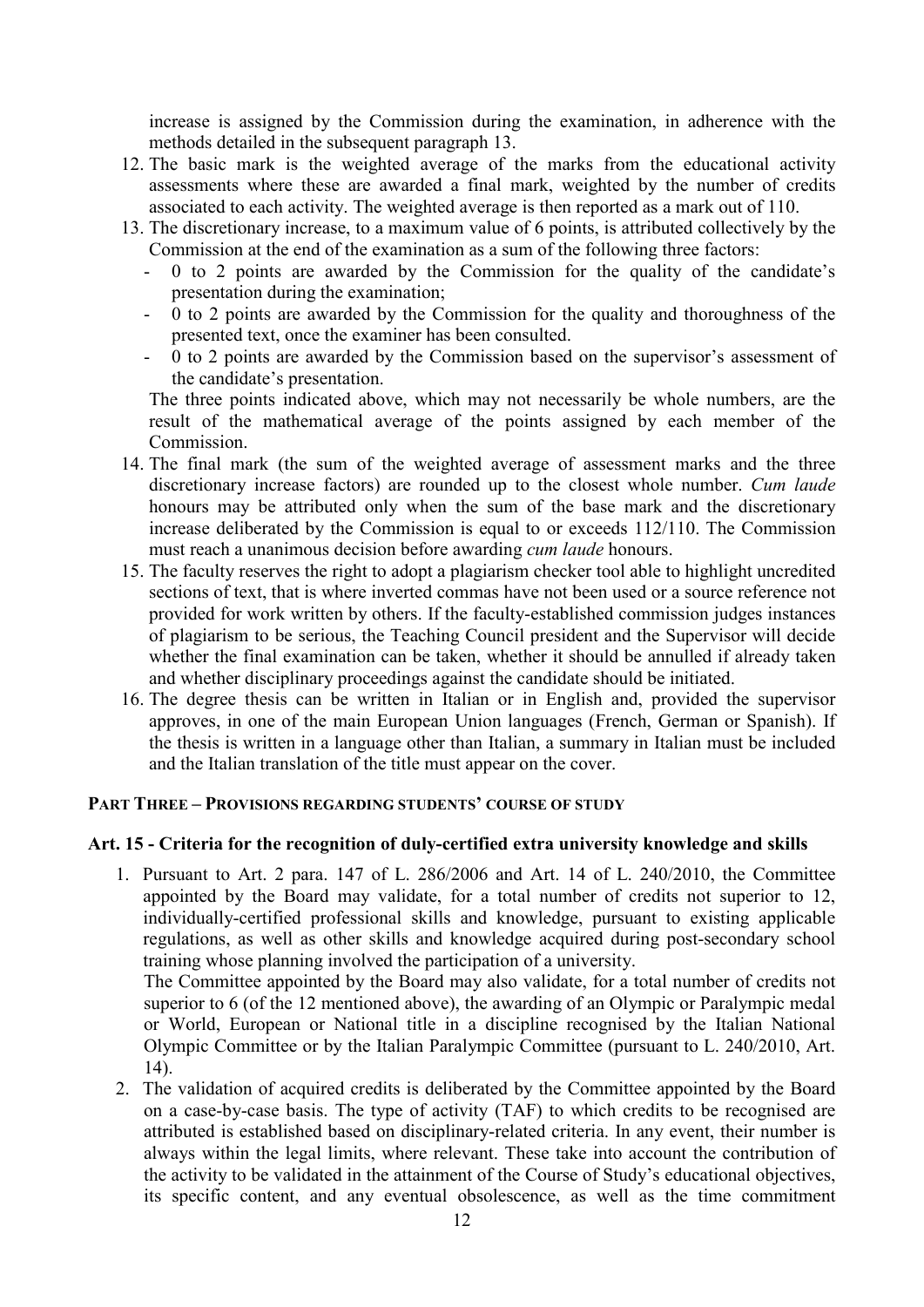required. To this end, recognition of knowledge and skills must be supported by official documentation except for the elements referred to above; Committee appointed by the Board may implement further verifications if deemed opportune.

3. If, following the validation of acquired credits, the student selects an individual study plan, this must be approved by the Committee appointed by the Board, in accordance with the conditions established in art. 8.

#### **Art. 16 – Criteria for the recognition of duly-acquired credits**

- 1. The Committee appointed by the Board will debate the educational history of students who have been awarded a qualification at the University of Pavia or from another Italian university and who requests, upon enrolment, a shortening of the study plan. This may be granted subject to validation and the recognition of educational credits deemed valid, pursuant to the successive paragraph 5.
- 2. The Committee appointed by the Board will debate the recognition of educational histories interrupted owing to withdrawal or forfeiture of students who request, upon re-enrolment, a shortening of the study plan. This may be granted subject to validation and the recognition of educational credits deemed valid, pursuant to the successive paragraph 5.
- 3. The Committee appointed by the Board may validate credits acquired by the student following enrolment on individual courses at the University of Pavia or at other universities.
- 4. In the event that the candidate transfers from another university, or moves from another University of Pavia course, the recognition of credits will be decided by the Committee appointed by the Board in adherence with prevailing laws, the University of Pavia's Course Regulations and following a Governing Board and/or Teaching Council debate.
- 5. The validation of acquired credits is deliberated by the Committee appointed by the Board on a case-by-case basis. The type of activity (TAF) to which credits to be recognised are attributed, and their number, is, in any event, within the legal limits where relevant, and established based on disciplinary-related criteria. These take into account the contribution of the activity to be validated in the attainment of the Course of Study's educational objectives, its specific content, and any eventual obsolescence, as well as the time commitment required. To this end, recognition of knowledge and skills must be supported by official documentation except for the elements referred to above; the Committee appointed by the Board may implement further verifications if deemed opportune.
- 6. If, following the validation of acquired credits, the student selects an individual study plan, this must be approved by the Committee appointed by the Board, in accordance with the conditions established in art. 8.

#### **Art. 17 – Criteria for recognition of educational activities undertaken at foreign universities**

- 1. Educational activities undertaken by second-cycle degree students who have spent a period of study at a foreign university that is part of an international agreement (e.g. the Erasmus programme or similar convention stipulated by the university) are recognised as being on a par with those offered by the University of Pavia, provided the workload and content is coherent with the Course of Study. Such exchanges are encouraged as a positive means of cultural exchange and integration, enhancing candidates' personal and professional profile in attaining the degree.
- 2. The "Learning Agreement" (LA) is the document that defines the foreign educational activities to be attended in substitution of those offered by the University of Pavia's Course of Study; students must complete the document, ensuring an 'overall' coherence with the Course of Study's objectives rather than searching for identical course content.
- 3. For students intending to study at a foreign university, the possibility for credits to be recognised is established prior to leaving using the LA. This must be signed by a member of the teaching staff nominated by the Teaching Council as the supervisor for foreign studies.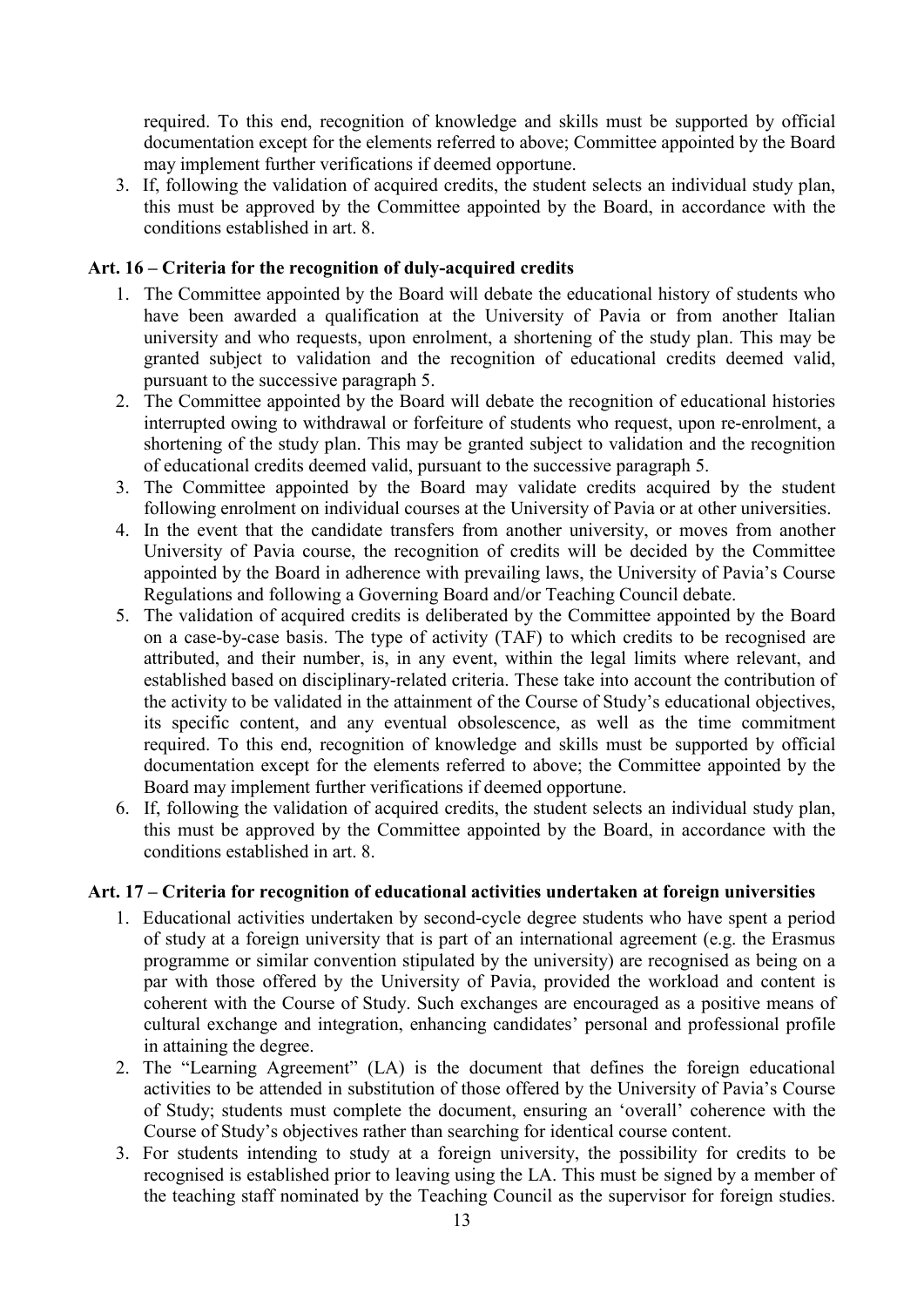This figure is responsible for ensuring that the LA is coherent with the degree Course of Study objectives.

- 4. At the end of the period of foreign study, the Teaching Council evaluates the educational activities undertaken abroad and votes on their recognition. This process is initiated upon request of the student and based on documented marks awarded by the foreign institution (using the 'Transcript of Records' in the case of the Erasmus Programme).
- 5. The Committee appointed by the Board proceeds with direct correspondence validation between one or more activities from the Course of Study and one or more educational activities for CFUs acquired at the foreign university.
- 6. In the event that the CFUs acquired at a foreign university includes content that is related to the educational objectives of the degree Course of Study but do not directly correspond with any of the educational activities present in the Study Plan, the Committee appointed by the Board, acting on the Supervisor's advice, may authorise, pursuant to art. 50, paragraph 5 of the Course Regulations, the student to present an Individual Study Plan, in compliance with the declaration of the Course of Study class and regulations. For each educational activity undertaken abroad, any eventual corresponding Scientific Disciplinary Sector must be indicated as well as the relative number of CFUs.
- 7. For each examination taken at a foreign university, the Committee appointed by the Board will assign a mark that corresponds to the score awarded abroad. Given the existence of different marking criteria, CFUs will be adopted as a reference. Based on a statistical distribution criteria of marks awarded by the University of Pavia's Faculty of Engineering, the following marks equivalents have been established:

| CFU mark       | Validated mark |
|----------------|----------------|
| Α              | 30/30          |
| В              | 28/30          |
| $\overline{C}$ | 25/30          |
| D              | 22/30          |
| E              | 18/30          |
| <b>FX</b>      |                |
| F              |                |

8. Study and research undertaken abroad in preparation for the final examination, or internships that are part of international agreements (e.g. Erasmus placements) are recognised by the Committee appointed by the Board provided the methods and workload are coherent and the marks documented.

#### **Art. 18 – Admission to subsequent years**

1. Enrolment to the second year is not subject to any conditions related to the number of credits to be acquired.

#### **Art. 19 - Certifications**

1. The following linguistic certifications (issued as a result of an examination) are considered appropriate and automatically approved, for the purpose of proving that students have the level of English required for admission to a degree course; they also correspond to level B2 of the Common European Framework of Reference for Languages (the same kind of certificate but for higher level of knowledge will be accepted):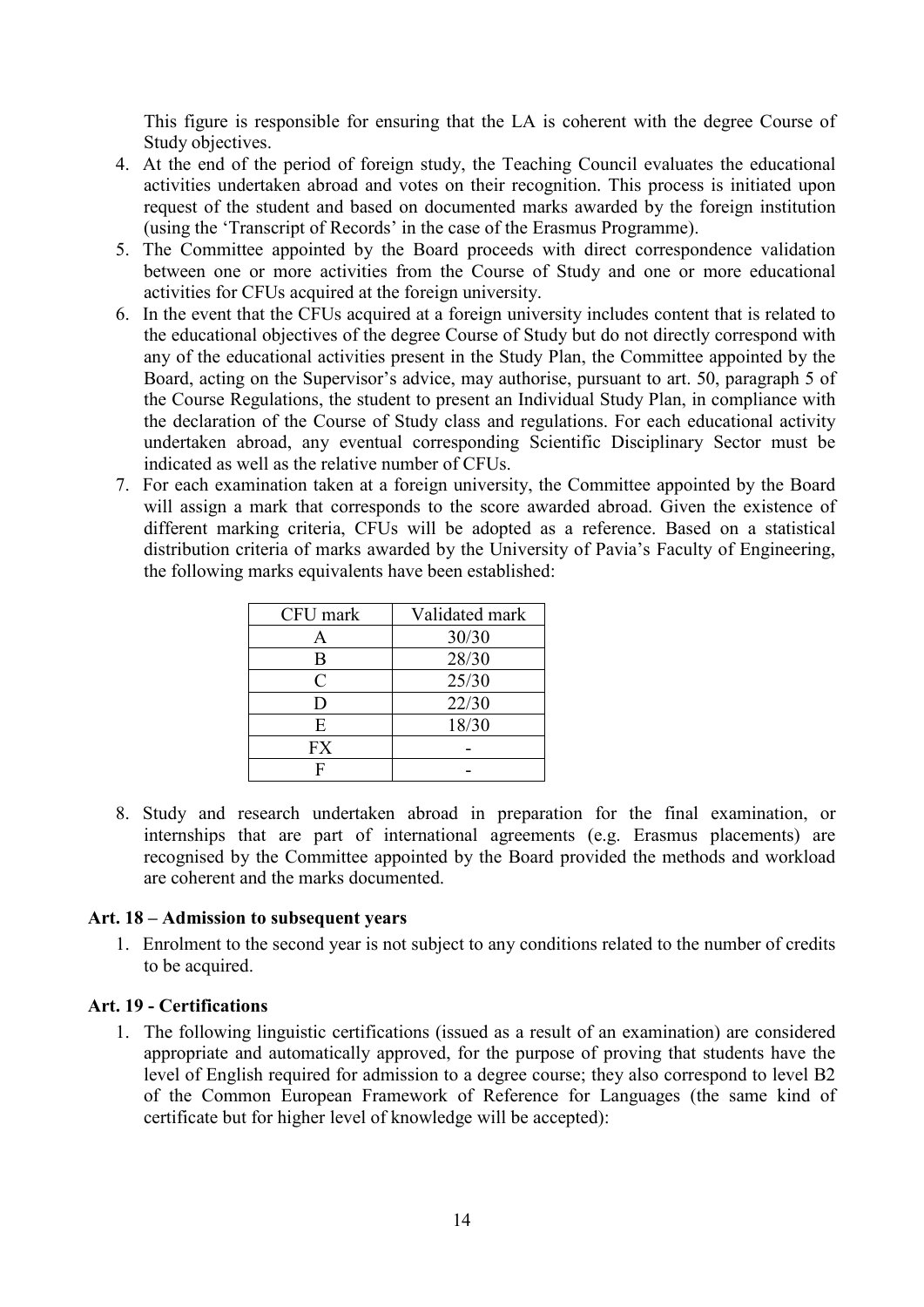| <b>Ente Certificatore</b>                                                                       | Certificazione corrispondente al livello B2 del<br>Quadro Comune Europeo di Riferimento per<br>le Lingue                                                                                                        |
|-------------------------------------------------------------------------------------------------|-----------------------------------------------------------------------------------------------------------------------------------------------------------------------------------------------------------------|
| <b>Cambridge English Language</b><br><b>Assessment</b><br>(Part of the University of Cambridge) | Cambridge English: First (FCE) and Business<br>Vantage (BEC)<br>Minimum score: 160<br>[Also English for Speakers of Other Languages<br>(ESOL International) Level 1 B2]                                         |
| <b>Cambridge English Language</b><br><b>Assessment</b><br>(Part of the University of Cambridge) | <b>International English Language Testing</b><br>System (IELTS) Minimum score: 5.5                                                                                                                              |
| <b>Cambridge English Language</b><br><b>Assessment</b><br>(Part of the University of Cambridge) | Business Language Testing Service (BULATS)*<br><b>Reading/Language Knowledge Test</b><br>Minimum score: 60<br>[not used anymore after the end of 2019 and it is<br>called now Linguaskill Business]             |
| <b>Educational Testing Service (ETS)</b>                                                        | Test of English as a Foreign Language Internet<br><b>Based Test (TOEFL iBT)</b><br>Minimum score: 77                                                                                                            |
| <b>Educational Testing Service (ETS)</b>                                                        | <b>TOEIC</b> Listening and Reading Test: punteggio<br>minimo $785 + \text{TOEIC}$ Speaking and Writing Test<br>Minimum score: 310                                                                               |
| <b>English Speaking Board (ESB)</b>                                                             | Also English for Speakers of Other Languages<br>(ESOL International) Level 1 B2                                                                                                                                 |
| <b>Oxford University Press</b><br><b>University of Oxford</b><br><b>Pearson</b>                 | <b>Oxford Test of English B2</b><br>Minimum score: 111<br>Pearson English Language Test (PTE Academic)                                                                                                          |
| <b>Trinity College London</b>                                                                   | Minimum score: 59<br>Integrated Skills in English (ISE II)**<br>[Anche English for Speakers of Other Languages<br>(ESOL International) Level 1 B2]<br>**[valid only if completed on the all modules<br>(ISE II) |
| <b>City &amp; Guilds</b>                                                                        | Communicator B2***<br>*** until available]                                                                                                                                                                      |
| <b>Duolingo</b>                                                                                 | Duolingo Engligh Test: minimum score 90.                                                                                                                                                                        |

2. The suitability of certifications not included in the table shown at comma 1 or different tests held by other universities or of diploma awarded by university in English speaking countries is assessed on a case-by-case basis by the Faculty Dean who will work in collaboration with the language and, if necessary, by the expertise of the Language Centre of the University. A certificate that proves that the candidate has attended a class of the required level of English, both in Italy and abroad, but it is not completed by any of the certificates in the list above will not be accepted. Partial certificates (only Speaking & Listening or only Spoken English) are not valid.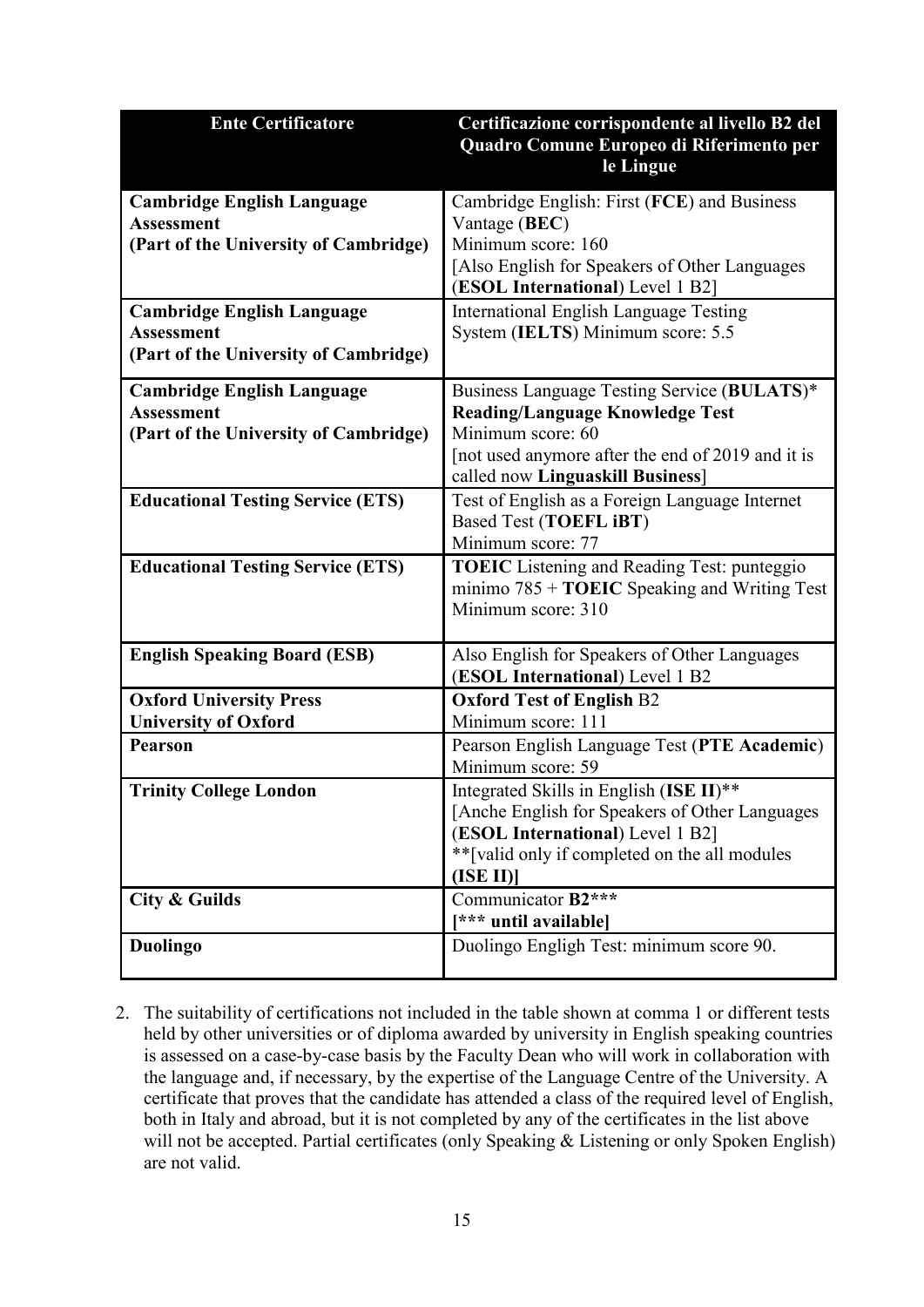Attachment 1 Study Plan

## **University of Pavia**

## **Study Course: ELECTRONIC ENGINEERING - 06416**

## **Classe LM-29 Ingegneria elettronica**

## **Regulations 2013/2014 - Course Regulations a.y. 2021/2022**

#### **Study Plan academic year 2021/2022**

To be submitted online from XXXX 2021 to XXXX 2021 (enrolled student only)

**STUDENT NUMBER N. …………… SURNAME– NAME** 

**……………………………………………………………………**

## **TRACK 01 - MICROELECTRONICS**

#### **1° Year - academic year 2021/2022**

| <b>Learning Activity</b>                                                 | <b>CFU</b> | $N^{\circ}$    | $N^{\circ}$<br>(ind.) | Compulsory  | <b>Scientific</b><br>Area | <b>Type of learning</b><br>activity | Period                |
|--------------------------------------------------------------------------|------------|----------------|-----------------------|-------------|---------------------------|-------------------------------------|-----------------------|
| 504434 - ADVANCED<br>MATHEMATICAL METHODS FOR<br><b>ENGINEERS</b>        | 9          | 1              |                       | X           | <b>MAT/05</b>             | Related/Supplementary               | <b>First Semester</b> |
| 504439 - RF MICROELECTRONICS                                             | 9          | $\overline{2}$ |                       | X           | ING-INF/01                | <b>Distinctive</b>                  | Second<br>Semester    |
| 505002 - ELECTRONIC<br><b>INSTRUMENTATION AND</b><br><b>TECHNOLOGIES</b> | 9          | 3              |                       | X           | ING-INF/01                | <b>Distinctive</b>                  | <b>First Semester</b> |
| 507294 - INTRODUCTION TO<br><b>QUANTUM MECHANICS</b>                     | 3          | 4              |                       | X           | <b>FIS/03</b>             | Related/Supplementary               | <b>First Semester</b> |
| 504437 - MICROWAVES                                                      | 9          | 5              |                       | X           | ING-INF/02                | <b>Distinctive</b>                  | Second<br>Semester    |
| 504990 - INTEGRATED CIRCUIT<br><b>DEVICES</b>                            | 9          | 6              |                       | X           | ING-INF/01                | <b>Distinctive</b>                  | Second<br>Semester    |
| 504440 - DIGITAL IC DESIGN                                               | 6          | 7              |                       | X           | ING-INF/01                | <b>Distinctive</b>                  | Second<br>Semester    |
| 504435 - ANALOG INTEGRATED<br><b>CIRCUITS</b>                            | 9          | 8              |                       | X           | ING-INF/01                | <b>Distinctive</b>                  | <b>First Semester</b> |
|                                                                          |            |                |                       |             |                           |                                     |                       |
|                                                                          |            |                |                       |             |                           |                                     |                       |
|                                                                          |            |                |                       | TOT. 63 CFU |                           |                                     |                       |

| 2° Year - academic year 2022/2023 |        |                       |            |                           |                                     |               |
|-----------------------------------|--------|-----------------------|------------|---------------------------|-------------------------------------|---------------|
| <b>Learning Activity</b>          | CFU N° | $N^{\circ}$<br>(ind.) | Compulsory | <b>Scientific</b><br>Area | <b>Type of learning</b><br>activity | <b>Period</b> |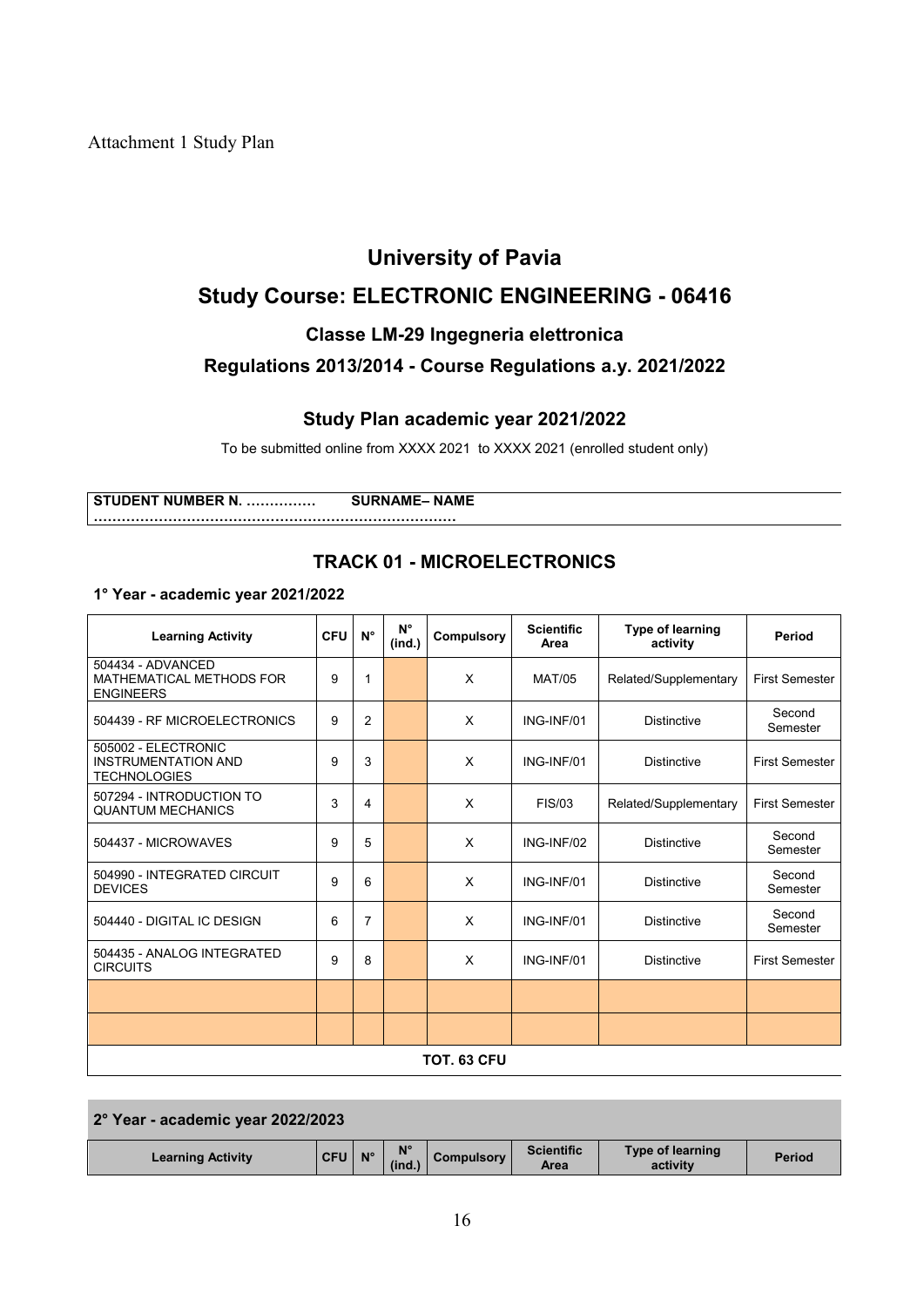| 509352 - INTEGRATED POWER<br><b>MANAGEMENT</b>                 | 6               | 9     |   | ING-INF/01    | <b>Distinctive</b>    | <b>First Semester</b> |
|----------------------------------------------------------------|-----------------|-------|---|---------------|-----------------------|-----------------------|
| 504444 - ANTENNAS                                              | 6               | 9     |   | ING-INF/02    | <b>Distinctive</b>    | <b>First Semester</b> |
| 505021 - ELECTRO-OPTICAL<br><b>INSTRUMENTATION</b>             | 6               | 9     |   | ING-INF/01    | <b>Distinctive</b>    | <b>First Semester</b> |
| 509685 - ANALOG-DIGITAL<br><b>INTERFACE CIRCUITS</b>           | 6               | 10    | X | ING-INF/01    | Related/Supplementary | <b>First Semester</b> |
| 502993 - MICROSENSORI,<br>MICROSISTEMI INTEGRATI E MEMS        | $6\phantom{1}6$ | 11    |   | ING-INF/01    | Related/Supplementary | <b>First Semester</b> |
| 509686 - STATISTICAL SIGNAL<br><b>PROCESSING</b>               | $6\phantom{1}6$ | 11    |   | ING-INF/03    | Related/Supplementary | <b>First Semester</b> |
| FREE CHOICE FROM THE<br>UNIVERSITY COURSE OFFER                | 12              | $12*$ |   |               | Optional              |                       |
| 509352 - INTEGRATED POWER<br><b>MANAGEMENT</b>                 | 6               | $12*$ |   | ING-INF/01    | Optional              | <b>First Semester</b> |
| 504998 - DIGITAL<br><b>COMMUNICATIONS</b>                      | 6               | $12*$ |   | ING-INF/03    | Optional              | Second<br>Semester    |
| 505021 - ELECTRO-OPTICAL<br><b>INSTRUMENTATION</b>             | 6               | $12*$ |   | ING-INF/01    | Optional              | <b>First Semester</b> |
| 504717 - INDUSTRIAL CONTROL                                    | 6               | $12*$ |   | ING-INF/04    | Optional              | Second<br>Semester    |
| 507288 - INTERNET AND<br><b>MULTIMEDIA</b>                     | $6\phantom{1}6$ | $12*$ |   | ING-INF/03    | Optional              | <b>First Semester</b> |
| 502993 - MICROSENSORI,<br><b>MICROSISTEMI INTEGRATI E MEMS</b> | 6               | $12*$ |   | ING-INF/01    | Optional              | <b>First Semester</b> |
| 505006 - MICROWAVE<br><b>MEASUREMENTS</b>                      | $6\phantom{1}6$ | $12*$ |   | ING-INF/02    | Optional              | <b>First Semester</b> |
| 504464 - ORGANIZATION THEORY<br><b>AND DESIGN</b>              | $6\phantom{1}6$ | $12*$ |   | SECS-P/06     | Optional              | Second<br>Semester    |
| 504462 - PROCESS CONTROL                                       | $6\phantom{1}6$ | $12*$ |   | ING-INF/04    | Optional              | <b>First Semester</b> |
| 504993 - QUANTUM ELECTRONICS                                   | $6\phantom{1}6$ | $12*$ |   | <b>FIS/03</b> | Optional              | <b>First Semester</b> |
| 505000 - RADAR REMOTE SENSING                                  | 6               | $12*$ |   | ING-INF/02    | Optional              | Second<br>Semester    |
| 504463 - ROBOT CONTROL                                         | 6               | $12*$ |   | ING-INF/04    | Optional              | Second<br>Semester    |
| 505017 - SATELLITE AND SPACE<br><b>SYSTEMS</b>                 | 6               | $12*$ |   | ING-INF/02    | Optional              | <b>First Semester</b> |
| 505012 - LASER SAFETY                                          | 6               | $12*$ |   | <b>FIS/03</b> | Optional              | <b>First Semester</b> |
| 503188 - STRUMENTAZIONE<br><b>BIOMEDICA LM</b>                 | 6               | $12*$ |   | ING-INF/06    | Optional              | <b>First Semester</b> |
| 504708 - ECONOMICS FOR THE<br><b>DIGITAL SOCIETY</b>           | 6               | $12*$ |   | SECS-P/06     | Optional              | Second<br>Semester    |
| 508744 - BIOELETTROMAGNETISMO<br><b>APPLICATO</b>              | 6               | 12    |   | ING-INF/02    | Optional              | Secondo<br>Semestre   |
| 509037 - HARDWARE SOFTWARE<br><b>CODESIGN</b>                  | 6               | 12    |   | ING-INF/05    | Optional              | Second<br>Semester    |
| 505013 - ADVANCED TOPICS IN<br>MICROWAVE TECHNOLOGIES          | 3               | $13*$ |   | ING-INF/02    | Other                 | All Year              |
| 501246 - ETICA AMBIENTALE                                      | 3               | $13*$ |   | SECS-P/13     | Other                 | Second<br>Semester    |
| 509350 - ETICA PER LA<br><b>PROGETTAZIONE</b>                  | 3               | $13*$ |   | SECS-P/13     | Other                 | Second<br>Semester    |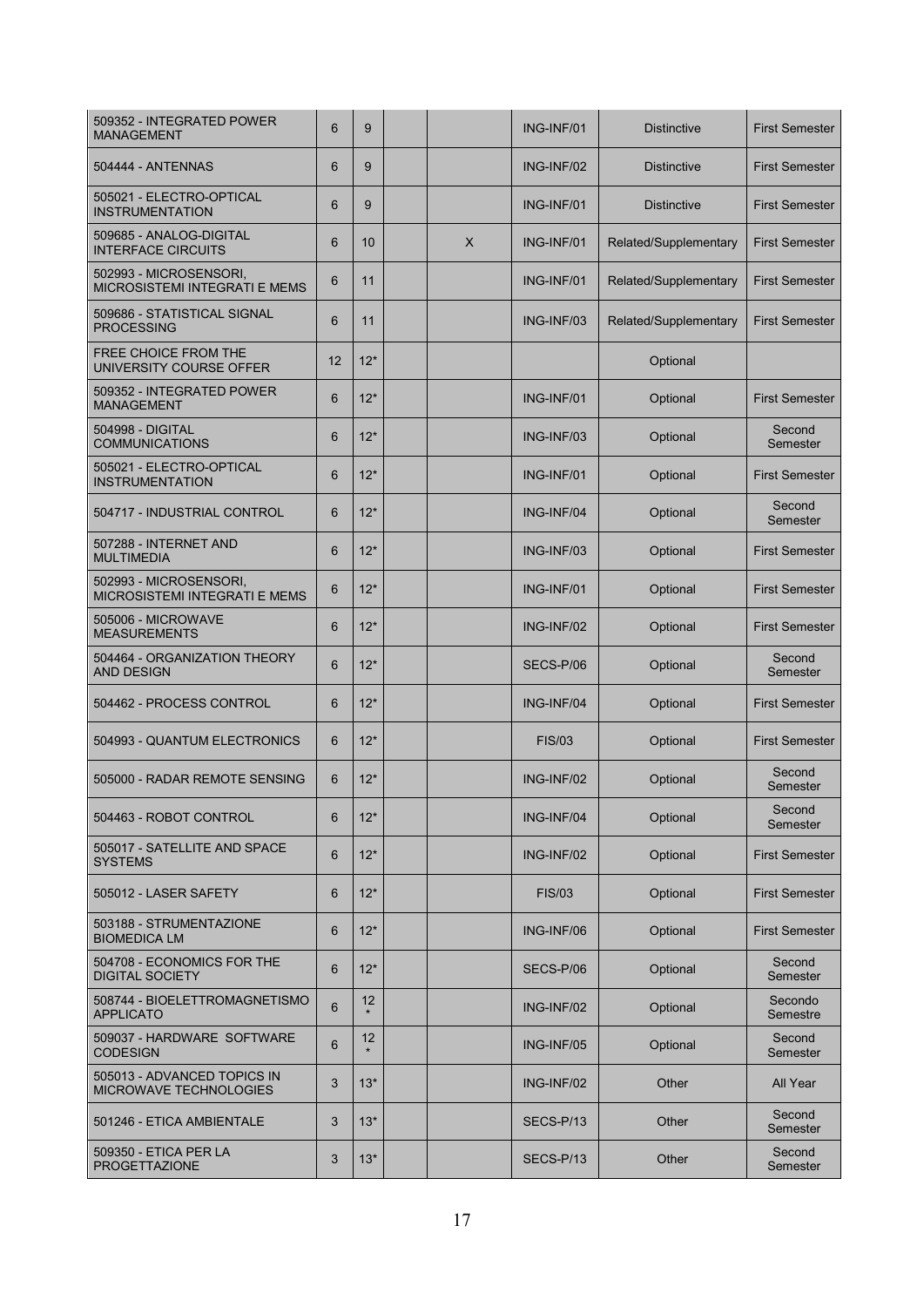| 509379 - INDUSTRIAL TOPICS IN<br><b>MICROELECTRONICS AND</b><br><b>PHOTONICS</b> | 3                           | $13*$ |  |   | ING-INF/01          | Other             | All Year           |  |  |  |  |
|----------------------------------------------------------------------------------|-----------------------------|-------|--|---|---------------------|-------------------|--------------------|--|--|--|--|
| 507220 - PLANNING, MANAGEMENT<br>AND SUPPLY OF GOODS AND<br><b>SERVICES</b>      | 3                           | $13*$ |  |   | ING-IND/35          | Other             | Second<br>Semester |  |  |  |  |
| 503327 - MASTER THESIS                                                           | 24                          |       |  | X | PROFIN <sub>S</sub> | <b>Final Exam</b> |                    |  |  |  |  |
|                                                                                  |                             |       |  |   |                     |                   |                    |  |  |  |  |
|                                                                                  |                             |       |  |   |                     |                   |                    |  |  |  |  |
| <b>TOT. 57 CFU</b>                                                               |                             |       |  |   |                     |                   |                    |  |  |  |  |
| $\sim$ $\sim$ $\sim$<br>.                                                        | $\sim$ $\sim$ $\sim$ $\sim$ |       |  |   |                     |                   |                    |  |  |  |  |

\*Choose a total of 12 CFU for choice n°12; choose 3 CFU for choice n°13.

## **TRACK 02 - PHOTONICS**

## **1° Year - academic year 2021/2022**

| <b>Learning Activity</b>                                                                | <b>CFU</b> | $\mathsf{N}^\circ$ | $N^{\circ}$<br>(ind.) | <b>Compulsory</b> | <b>Scientific</b><br>Area | Type of learning<br>activity | <b>Period</b>         |
|-----------------------------------------------------------------------------------------|------------|--------------------|-----------------------|-------------------|---------------------------|------------------------------|-----------------------|
| 504434 - ADVANCED<br>MATHEMATICAL METHODS FOR<br><b>ENGINEERS</b>                       | 9          | 1                  |                       | X                 | <b>MAT/05</b>             | Related/Supplementary        | <b>First Semester</b> |
| 504992 - OPTOELECTRONIC<br><b>DEVICES</b>                                               | 9          | $\overline{2}$     |                       | $\times$          | ING-INF/01                | <b>Distinctive</b>           | <b>First Semester</b> |
| 508745 - INTRODUCTION TO<br><b>QUANTUM MECHANICS AND</b><br><b>QUANTUM TECHNOLOGIES</b> | 6          | 3                  |                       | X                 | FIS/03                    | Related/Supplementary        | <b>First Semester</b> |
| 504993 - QUANTUM ELECTRONICS                                                            | 6          | 4                  |                       | $\times$          | <b>FIS/03</b>             | Related/Supplementary        | <b>First Semester</b> |
| 504437 - MICROWAVES                                                                     | 9          | 5                  |                       | X                 | ING-INF/02                | <b>Distinctive</b>           | Second<br>Semester    |
| 504994 - OPTICAL<br><b>COMMUNICATIONS</b>                                               | 9          | 6                  |                       | X                 | ING-INF/01                | <b>Distinctive</b>           | Second<br>Semester    |
| 504996 - NONLINEAR OPTICS                                                               | 6          | 7                  |                       | X                 | <b>FIS/03</b>             | Related/Supplementary        | Second<br>Semester    |
| 504998 - DIGITAL<br><b>COMMUNICATIONS</b>                                               | 6          | 8                  |                       | X                 | ING-INF/03                | Related/Supplementary        | Second<br>Semester    |
|                                                                                         |            |                    |                       |                   |                           |                              |                       |
|                                                                                         |            |                    |                       |                   |                           |                              |                       |
|                                                                                         |            |                    |                       | TOT 60 CELL       |                           |                              |                       |

**TOT. 60 CFU**

| 2° Year - academic year 2022/2023                      |            |             |                       |                   |                                  |                                     |                       |  |  |  |  |  |  |
|--------------------------------------------------------|------------|-------------|-----------------------|-------------------|----------------------------------|-------------------------------------|-----------------------|--|--|--|--|--|--|
| <b>Learning Activity</b>                               | <b>CFU</b> | $N^{\circ}$ | $N^{\circ}$<br>(ind.) | <b>Compulsory</b> | <b>Scientific</b><br><b>Area</b> | <b>Type of learning</b><br>activity | <b>Period</b>         |  |  |  |  |  |  |
| 505021 - ELECTRO-OPTICAL<br><b>INSTRUMENTATION</b>     | 6          | 9           |                       | X                 | ING-INF/01                       | <b>Distinctive</b>                  | <b>First Semester</b> |  |  |  |  |  |  |
| 505015 - INDUSTRIAL LASER<br><b>DESIGN</b>             | 6          | 10          |                       | X                 | ING-INF/01                       | <b>Distinctive</b>                  | <b>First Semester</b> |  |  |  |  |  |  |
| 504999 - ANTENNAS AND<br><b>PROPAGATION</b>            | 9          | 11          |                       | X                 | ING-INF/02                       | <b>Distinctive</b>                  | <b>First Semester</b> |  |  |  |  |  |  |
| <b>FREE CHOICE FROM THE</b><br>UNIVERSITY COURSE OFFER | 12         | $12*$       |                       |                   |                                  | Optional                            |                       |  |  |  |  |  |  |
| 504717 - INDUSTRIAL CONTROL                            | 6          | $12*$       |                       |                   | ING-INF/04                       | Optional                            | Second<br>Semester    |  |  |  |  |  |  |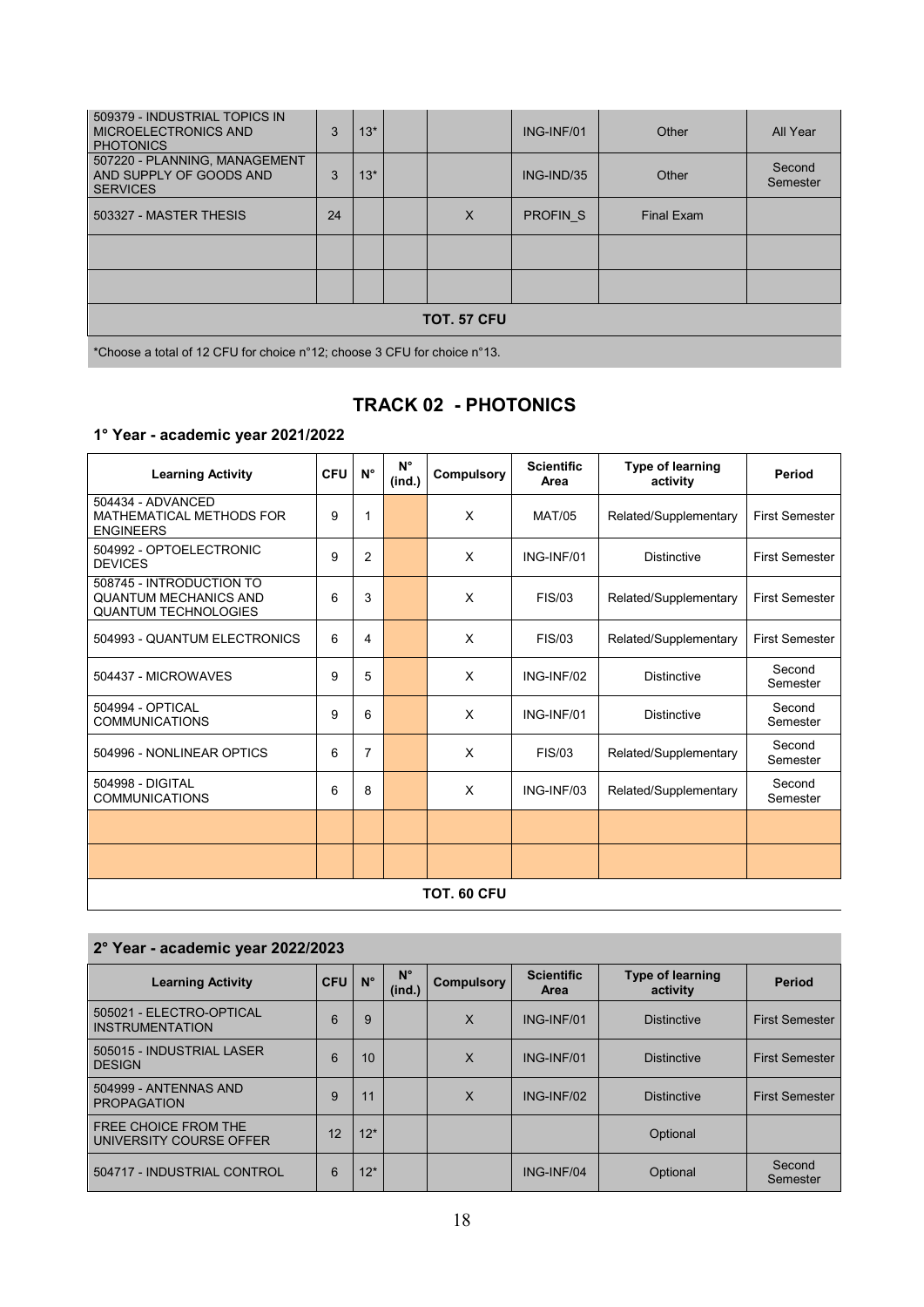| 507288 - INTERNET AND<br><b>MULTIMEDIA</b>                                  | 6               | $12*$ |              | ING-INF/03    | Optional          | <b>First Semester</b> |
|-----------------------------------------------------------------------------|-----------------|-------|--------------|---------------|-------------------|-----------------------|
| 502993 - MICROSENSORI,<br>MICROSISTEMI INTEGRATI E MEMS                     | 6               | $12*$ |              | ING-INF/01    | Optional          | <b>First Semester</b> |
| 505006 - MICROWAVE<br><b>MEASUREMENTS</b>                                   | 6               | $12*$ |              | ING-INF/02    | Optional          | <b>First Semester</b> |
| 502987 - OPTOELETTRONICA<br><b>BIOMEDICA</b>                                | $6\phantom{1}6$ | $12*$ |              | ING-INF/01    | Optional          | Second<br>Semester    |
| 504464 - ORGANIZATION THEORY<br><b>AND DESIGN</b>                           | $6\phantom{1}6$ | $12*$ |              | SECS-P/06     | Optional          | Second<br>Semester    |
| 504462 - PROCESS CONTROL                                                    | $6\phantom{1}6$ | $12*$ |              | ING-INF/04    | Optional          | <b>First Semester</b> |
| 505000 - RADAR REMOTE SENSING                                               | $6\phantom{1}6$ | $12*$ |              | ING-INF/02    | Optional          | Second<br>Semester    |
| 504463 - ROBOT CONTROL                                                      | $6\phantom{1}6$ | $12*$ |              | ING-INF/04    | Optional          | Second<br>Semester    |
| 505017 - SATELLITE AND SPACE<br><b>SYSTEMS</b>                              | 6               | $12*$ |              | ING-INF/02    | Optional          | <b>First Semester</b> |
| 505012 - LASER SAFETY                                                       | $6\phantom{1}6$ | $12*$ |              | <b>FIS/03</b> | Optional          | <b>First Semester</b> |
| 503188 - STRUMENTAZIONE<br><b>BIOMEDICA LM</b>                              | 6               | $12*$ |              | ING-INF/06    | Optional          | <b>First Semester</b> |
| 509685 - ANALOG-DIGITAL<br><b>INTERFACE CIRCUITS</b>                        | 6               | $12*$ |              | ING-INF/01    | Optional          | <b>First Semester</b> |
| 504708 - ECONOMICS FOR THE<br><b>DIGITAL SOCIETY</b>                        | 6               | $12*$ |              | SECS-P/06     | Optional          | Second<br>Semester    |
| 508744 - BIOELETTROMAGNETISMO<br><b>APPLICATO</b>                           | $6\phantom{1}6$ | 12    |              | ING-INF/02    | Optional          | Secondo<br>Semestre   |
| 505013 - ADVANCED TOPICS IN<br>MICROWAVE TECHNOLOGIES                       | 3               | $13*$ |              | ING-INF/02    | Other             | All Year              |
| 509379 - INDUSTRIAL TOPICS IN<br>MICROELECTRONICS AND<br><b>PHOTONICS</b>   | 3               | $13*$ |              | ING-INF/01    | Other             | All Year              |
| 501246 - ETICA AMBIENTALE                                                   | 3               | $13*$ |              | SECS-P/13     | Other             | Second<br>Semester    |
| 509350 - ETICA PER LA<br><b>PROGETTAZIONE</b>                               | 3               | $13*$ |              | SECS-P/13     | Other             | Second<br>Semester    |
| 507220 - PLANNING, MANAGEMENT<br>AND SUPPLY OF GOODS AND<br><b>SERVICES</b> | 3               | $13*$ |              | ING-IND/35    | Other             | Second<br>Semester    |
| 503327 - MASTER THESIS                                                      | 24              |       | $\mathsf{X}$ | PROFIN S      | <b>Final Exam</b> |                       |
|                                                                             |                 |       |              |               |                   |                       |
|                                                                             |                 |       |              |               |                   |                       |
|                                                                             |                 |       | TOT. 60 CFU  |               |                   |                       |
|                                                                             |                 |       |              |               |                   |                       |

\*Choose a total of 12 CFU for choice n°12; choose 3 CFU for choice n°13.

## **TRACK 03 - SPACE COMMUNICATION AND SENSING**

#### **1° Year - academic year 2021/2022**

| <b>Learning Activity</b>                                          | <b>CFU N°</b> | Ν°<br>(ind. | Compulsory | <b>Scientific</b><br>Area | Type of learning<br>activity | Period                |
|-------------------------------------------------------------------|---------------|-------------|------------|---------------------------|------------------------------|-----------------------|
| 504434 - ADVANCED<br>MATHEMATICAL METHODS FOR<br><b>ENGINEERS</b> |               |             |            | <b>MAT/05</b>             | Related/Supplementary        | <b>First Semester</b> |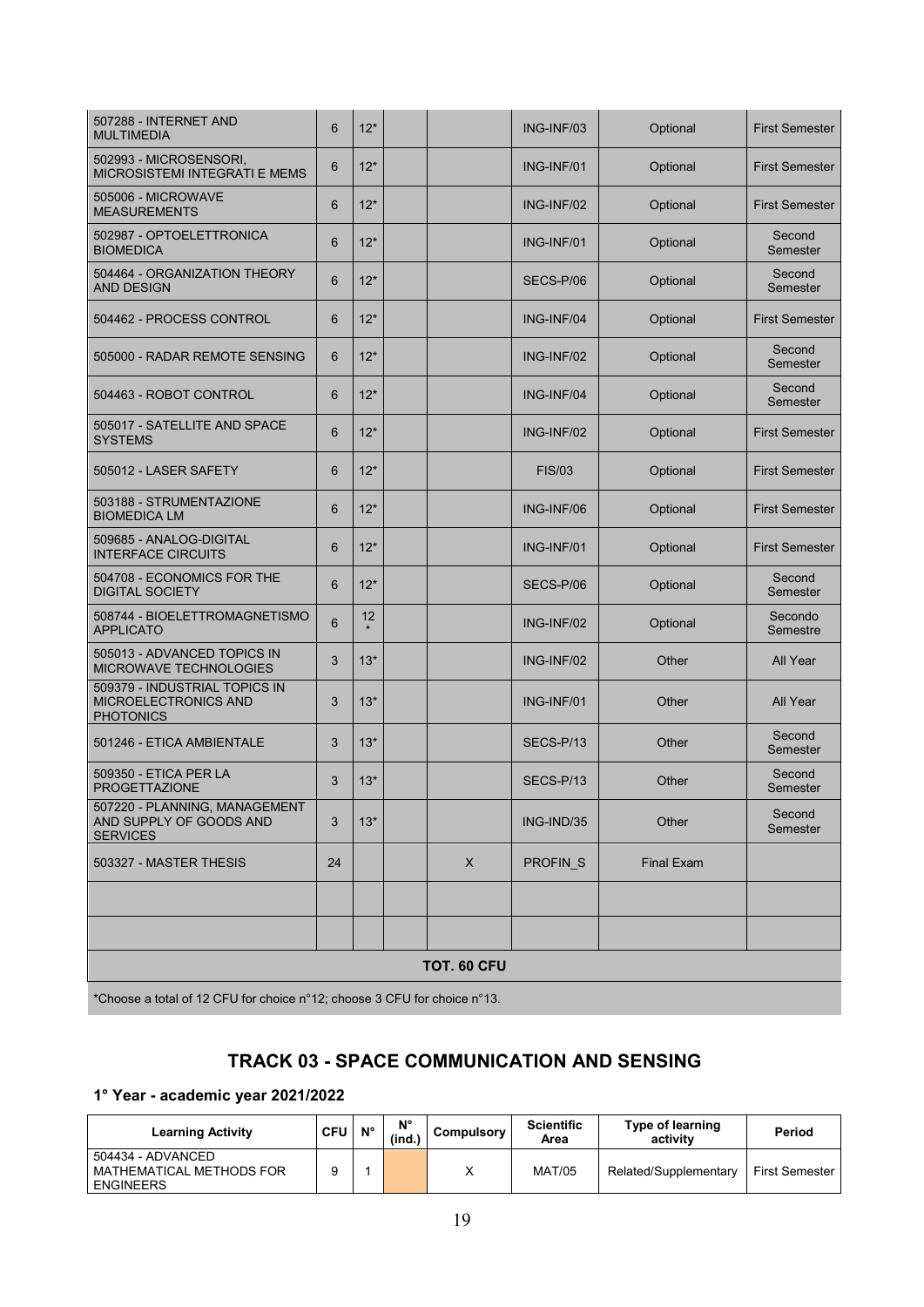| TOT. 63 CFU                                                                             |   |   |  |          |               |                       |                       |
|-----------------------------------------------------------------------------------------|---|---|--|----------|---------------|-----------------------|-----------------------|
|                                                                                         |   |   |  |          |               |                       |                       |
|                                                                                         |   |   |  |          |               |                       |                       |
| 504998 - DIGITAL<br><b>COMMUNICATIONS</b>                                               | 6 | 8 |  | $\times$ | ING-INF/03    | Related/Supplementary | Second<br>Semester    |
| 505000 - RADAR REMOTE SENSING                                                           | 6 | 7 |  | X        | ING-INF/02    | <b>Distinctive</b>    | Second<br>Semester    |
| 504439 - RF MICROELECTRONICS                                                            | 9 | 6 |  |          | ING-INF/01    | <b>Distinctive</b>    | Second<br>Semester    |
| 504994 - OPTICAL<br><b>COMMUNICATIONS</b>                                               | 9 | 6 |  |          | ING-INF/01    | <b>Distinctive</b>    | Second<br>Semester    |
| 504437 - MICROWAVES                                                                     | 9 | 5 |  | $\times$ | ING-INF/02    | <b>Distinctive</b>    | Second<br>Semester    |
| 504999 - ANTENNAS AND<br><b>PROPAGATION</b>                                             | 9 | 4 |  | $\times$ | ING-INF/02    | <b>Distinctive</b>    | <b>First Semester</b> |
| 508745 - INTRODUCTION TO<br><b>QUANTUM MECHANICS AND</b><br><b>QUANTUM TECHNOLOGIES</b> | 6 | 3 |  |          | <b>FIS/03</b> | Related/Supplementary | <b>First Semester</b> |
| 504993 - QUANTUM ELECTRONICS                                                            | 6 | 3 |  |          | <b>FIS/03</b> | Related/Supplementary | <b>First Semester</b> |
| 505018 - SATELLITE DATA<br><b>ANALYSIS</b>                                              | 9 | 2 |  | $\times$ | ING-INF/03    | Related/Supplementary | <b>First Semester</b> |

| 2° Year - academic year 2022/2023                       |            |             |                       |                   |                           |                                     |                       |
|---------------------------------------------------------|------------|-------------|-----------------------|-------------------|---------------------------|-------------------------------------|-----------------------|
| <b>Learning Activity</b>                                | <b>CFU</b> | $N^{\circ}$ | $N^{\circ}$<br>(ind.) | <b>Compulsory</b> | <b>Scientific</b><br>Area | <b>Type of learning</b><br>activity | Period                |
| 505021 - ELECTRO-OPTICAL<br><b>INSTRUMENTATION</b>      | 6          | 9           |                       |                   | ING-INF/01                | <b>Distinctive</b>                  | <b>First Semester</b> |
| 505017 - SATELLITE AND SPACE<br><b>SYSTEMS</b>          | 6          | 9           |                       |                   | ING-INF/02                | <b>Distinctive</b>                  | <b>First Semester</b> |
| 505006 - MICROWAVE<br><b>MEASUREMENTS</b>               | 6          | 10          |                       | $\times$          | ING-INF/02                | <b>Distinctive</b>                  | <b>First Semester</b> |
| 509686 - STATISTICAL SIGNAL<br><b>PROCESSING</b>        | 6          | 11          |                       | $\times$          | ING-INF/03                | Related/Supplementary               | <b>First Semester</b> |
| <b>FREE CHOICE FROM THE</b><br>UNIVERSITY COURSE OFFER  | 12         | $12*$       |                       |                   |                           | Optional                            |                       |
| 505021 - ELECTRO-OPTICAL<br><b>INSTRUMENTATION</b>      | 6          | $12*$       |                       |                   | ING-INF/01                | Optional                            | <b>First Semester</b> |
| 504717 - INDUSTRIAL CONTROL                             | 6          | $12*$       |                       |                   | ING-INF/04                | Optional                            | Second<br>Semester    |
| 507288 - INTERNET AND<br><b>MULTIMEDIA</b>              | 6          | $12*$       |                       |                   | ING-INF/03                | Optional                            | <b>First Semester</b> |
| 502993 - MICROSENSORI,<br>MICROSISTEMI INTEGRATI E MEMS | 6          | $12*$       |                       |                   | ING-INF/01                | Optional                            | <b>First Semester</b> |
| 504464 - ORGANIZATION THEORY<br><b>AND DESIGN</b>       | 6          | $12*$       |                       |                   | SECS-P/06                 | Optional                            | Second<br>Semester    |
| 504462 - PROCESS CONTROL                                | 6          | $12*$       |                       |                   | ING-INF/04                | Optional                            | <b>First Semester</b> |
| 504993 - QUANTUM ELECTRONICS                            | 6          | $12*$       |                       |                   | <b>FIS/03</b>             | Optional                            | <b>First Semester</b> |
| 505000 - RADAR REMOTE SENSING                           | 6          | $12*$       |                       |                   | ING-INF/02                | Optional                            | Second<br>Semester    |
| 504463 - ROBOT CONTROL                                  | 6          | $12*$       |                       |                   | ING-INF/04                | Optional                            | Second<br>Semester    |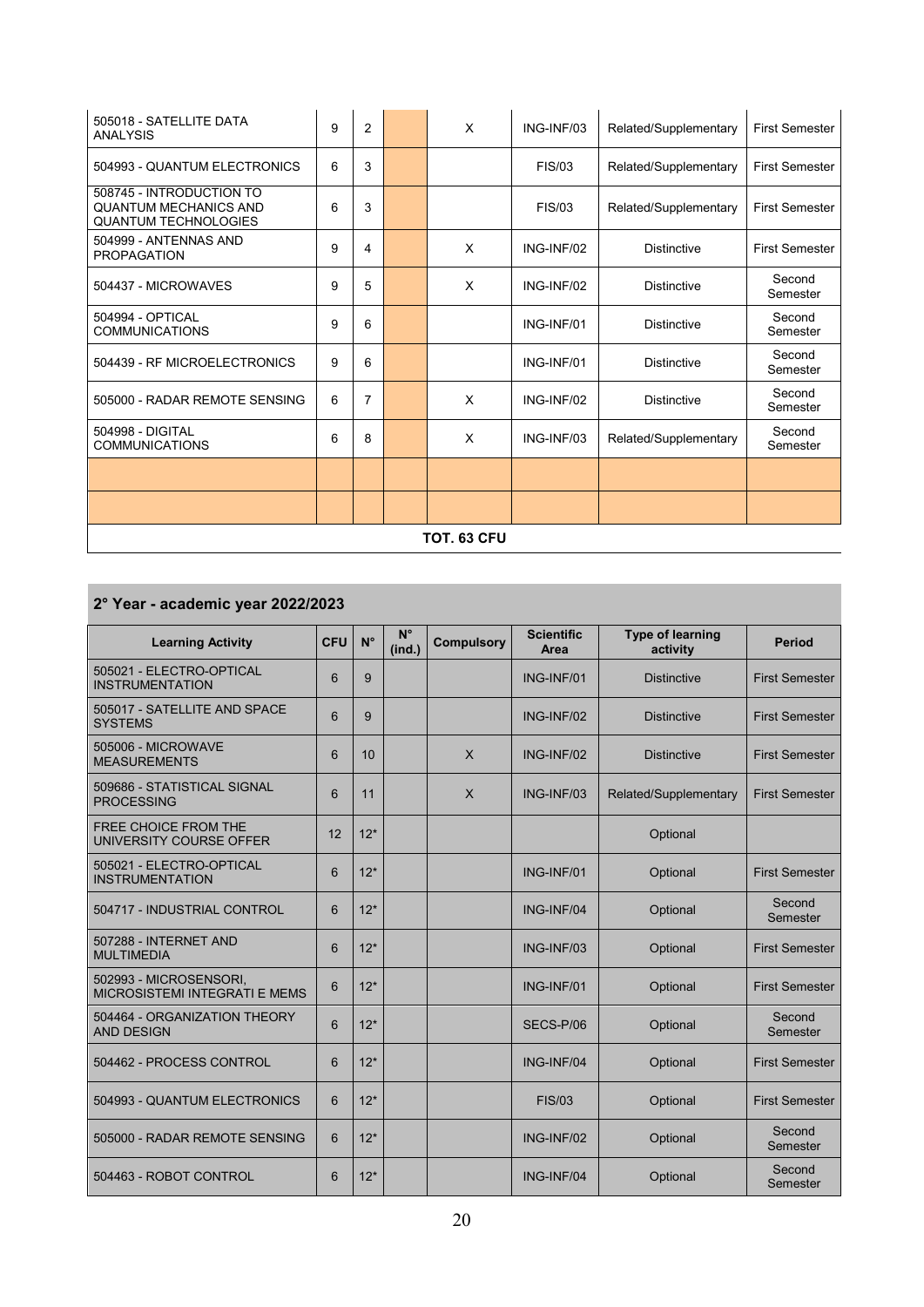| 505017 - SATELLITE AND SPACE<br><b>SYSTEMS</b>                                          | 6  | $12*$ |  |              | ING-INF/02    | Optional          | <b>First Semester</b> |  |
|-----------------------------------------------------------------------------------------|----|-------|--|--------------|---------------|-------------------|-----------------------|--|
| 508745 - INTRODUCTION TO<br><b>QUANTUM MECHANICS AND</b><br><b>QUANTUM TECHNOLOGIES</b> | 6  | $12*$ |  |              | <b>FIS/03</b> | Optional          |                       |  |
| 505012 - LASER SAFETY                                                                   | 6  | $12*$ |  |              | <b>FIS/03</b> | Optional          | <b>First Semester</b> |  |
| 503188 - STRUMENTAZIONE<br><b>BIOMEDICA LM</b>                                          | 6  | $12*$ |  |              | ING-INF/06    | Optional          | <b>First Semester</b> |  |
| 504708 - ECONOMICS FOR THE<br><b>DIGITAL SOCIETY</b>                                    | 6  | $12*$ |  |              | SECS-P/06     | Optional          | Second<br>Semester    |  |
| 508744 - BIOELETTROMAGNETISMO<br><b>APPLICATO</b>                                       | 6  | 12    |  |              | ING-INF/02    | Optional          | Secondo<br>Semestre   |  |
| 505013 - ADVANCED TOPICS IN<br>MICROWAVE TECHNOLOGIES                                   | 3  | $13*$ |  |              | ING-INF/02    | Other             | All Year              |  |
| 509379 - INDUSTRIAL TOPICS IN<br><b>MICROELECTRONICS AND</b><br><b>PHOTONICS</b>        | 3  | $13*$ |  |              | ING-INF/01    | Other             | All Year              |  |
| 501246 - ETICA AMBIENTALE                                                               | 3  | $13*$ |  |              | SECS-P/13     | Other             | Second<br>Semester    |  |
| 509350- ETICA PER LA<br><b>PROGETTAZIONE</b>                                            | 3  | $13*$ |  |              | SECS-P/13     | Other             | Second<br>Semester    |  |
| 507220 - PLANNING, MANAGEMENT<br>AND SUPPLY OF GOODS AND<br><b>SERVICES</b>             | 3  | $13*$ |  |              | ING-IND/35    | Other             | Second<br>Semester    |  |
| 503327 - MASTER THESIS                                                                  | 24 |       |  | $\mathsf{X}$ | PROFIN S      | <b>Final Exam</b> |                       |  |
|                                                                                         |    |       |  |              |               |                   |                       |  |
|                                                                                         |    |       |  |              |               |                   |                       |  |
| <b>TOT. 57 CFU</b>                                                                      |    |       |  |              |               |                   |                       |  |

\*Choose a total of 12 CFU for choice n°12; choose 3 CFU for choice n°13.

**Date ………………………………………………. Signature …………………………………………………….**

**Variations on the study plan will not be approved unless they are justified by important reasons. If you wish to make different choices from the one provided, the study plan is individual. (WRITE THE NEW NAME OF EXAM IN THE COLORED BOX AND DRAW A LINE ON THE EXAM YOU WISH TO CHANGE. WRITE THE NUMBER OF CHOICE THE EXAM REFERS TO IN THE COLORED BOX) It is required to add a revenue stamo of 16€ to the form and the study plan will be submitted to the qualified Teaching Council**

**Approved by the Teaching Council of ....................................................................................** 

**THIS STUDY PLAN IS WRITTEN IN COMPLIANCE TO THE STUDY COURSE REGULATIONS AND TO THE STUDENT ENROLLMENT CLASS ("SCHEDA RAD")**

**HEAD OF THE TEACHING COUNCIL SIGNATURE ...................................................................................**